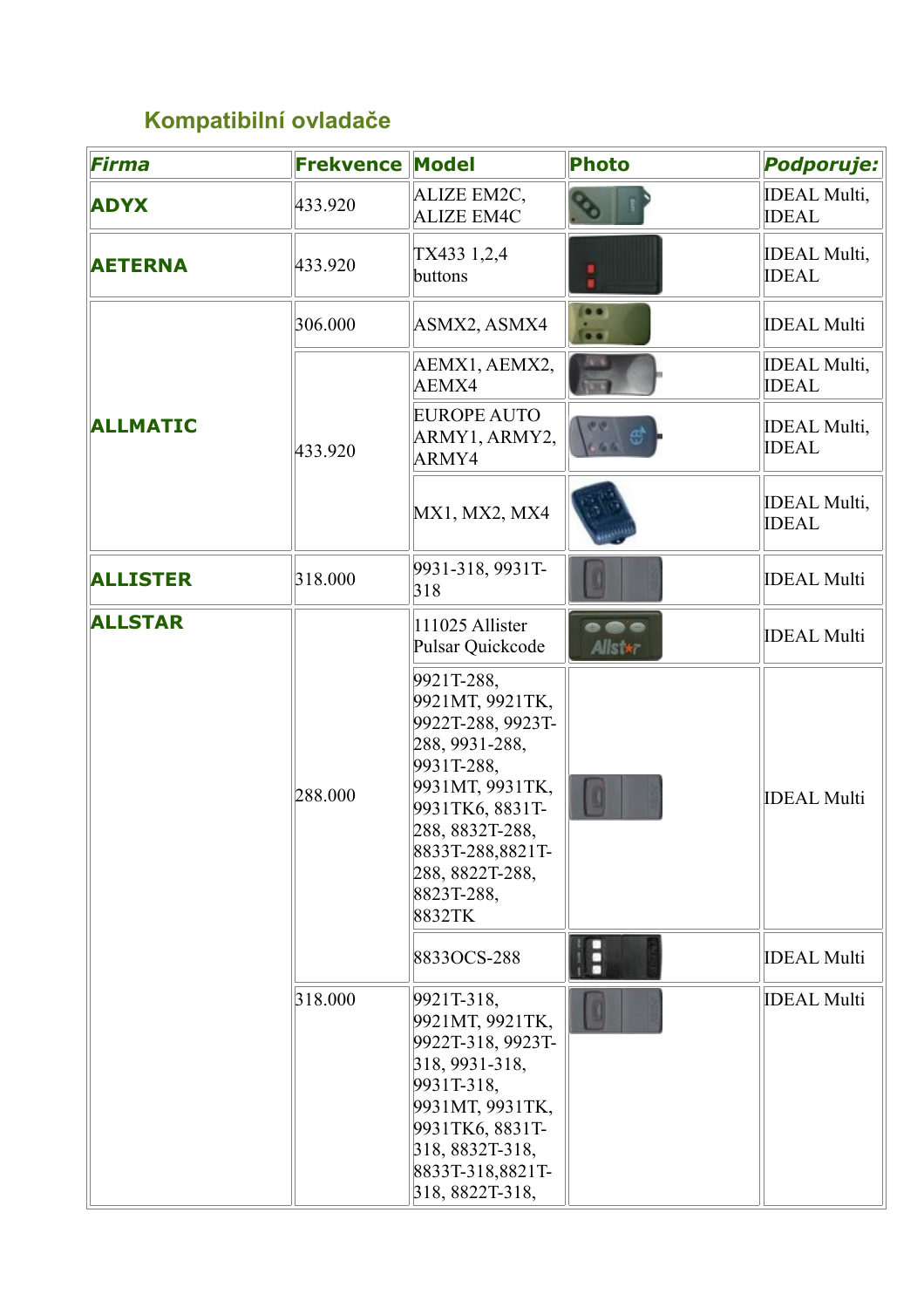|                              |         | 8823T-318,<br>8832TK                                       |             |                                             |
|------------------------------|---------|------------------------------------------------------------|-------------|---------------------------------------------|
|                              |         | 110995 Allister<br>Pulsar Quickcode                        | .<br>Alls * | <b>IDEAL Multi</b>                          |
|                              |         | 8830OCS-318                                                |             | <b>IDEAL Multi</b>                          |
|                              |         | S429 <sub>1</sub> , S429 <sub>2</sub> ,<br>S429_4, S429_M  |             | <b>IDEAL Multi</b>                          |
| <b>ALLTRONIK</b>             | 433.920 | Be sure that your<br>remote operates at<br>433.92MHz!      |             | Rev.3, IDEAL<br>Rev.3                       |
|                              |         | S425                                                       |             | <b>IDEAL Multi</b><br>Rev.3, IDEAL<br>Rev.3 |
|                              | 433.920 | SA 434-1E, SA434-<br>2E, SA434-3E,<br>SA434-4E             |             | <b>IDEAL Multi,</b><br><b>IDEAL</b>         |
| <b>ANSONIC</b>               |         | SA 434-1MINI,<br>SA434-2MINI, SA<br>434-2Midi              |             | <b>IDEAL Multi,</b><br><b>IDEAL</b>         |
|                              | 868.350 | SA 868-1E, SA<br>868-2E, SA868-3E,<br><b>SA868-4E</b>      |             | <b>IDEAL Multi</b>                          |
|                              |         | SA 868-1mini/M,<br>$SA 868-2min/M$<br>(dip switch version) |             | <b>IDEAL Multi</b>                          |
| <b>APERTO</b>                | 433.920 | CPS1, CPS2, CPS4                                           |             | <b>IDEAL Multi,</b><br><b>IDEAL</b>         |
| <b>APRIMATIC</b>             | 305.000 | <b>TS1, TS2</b>                                            |             | <b>IDEAL Multi</b>                          |
| <b>AUTELCO</b>               | 286-306 | <b>TX300T</b>                                              |             | <b>IDEAL Multi</b>                          |
|                              |         | 100601 micromark<br>MM23164                                | Ū           | <b>IDEAL Multi,</b><br><b>IDEAL</b>         |
| <b>AVIDSEN</b>               | 433.920 | 104505                                                     |             | <b>IDEAL Multi,</b><br><b>IDEAL</b>         |
|                              |         | 100951, 100955,<br>100550, 100400                          |             | <b>IDEAL Multi,</b><br><b>IDEAL</b>         |
| <b>B&amp;D</b><br><b>BnD</b> | 433.920 | 062170/4333EBD,<br>062171, 4333A                           |             | <b>IDEAL Multi,</b><br><b>IDEAL</b>         |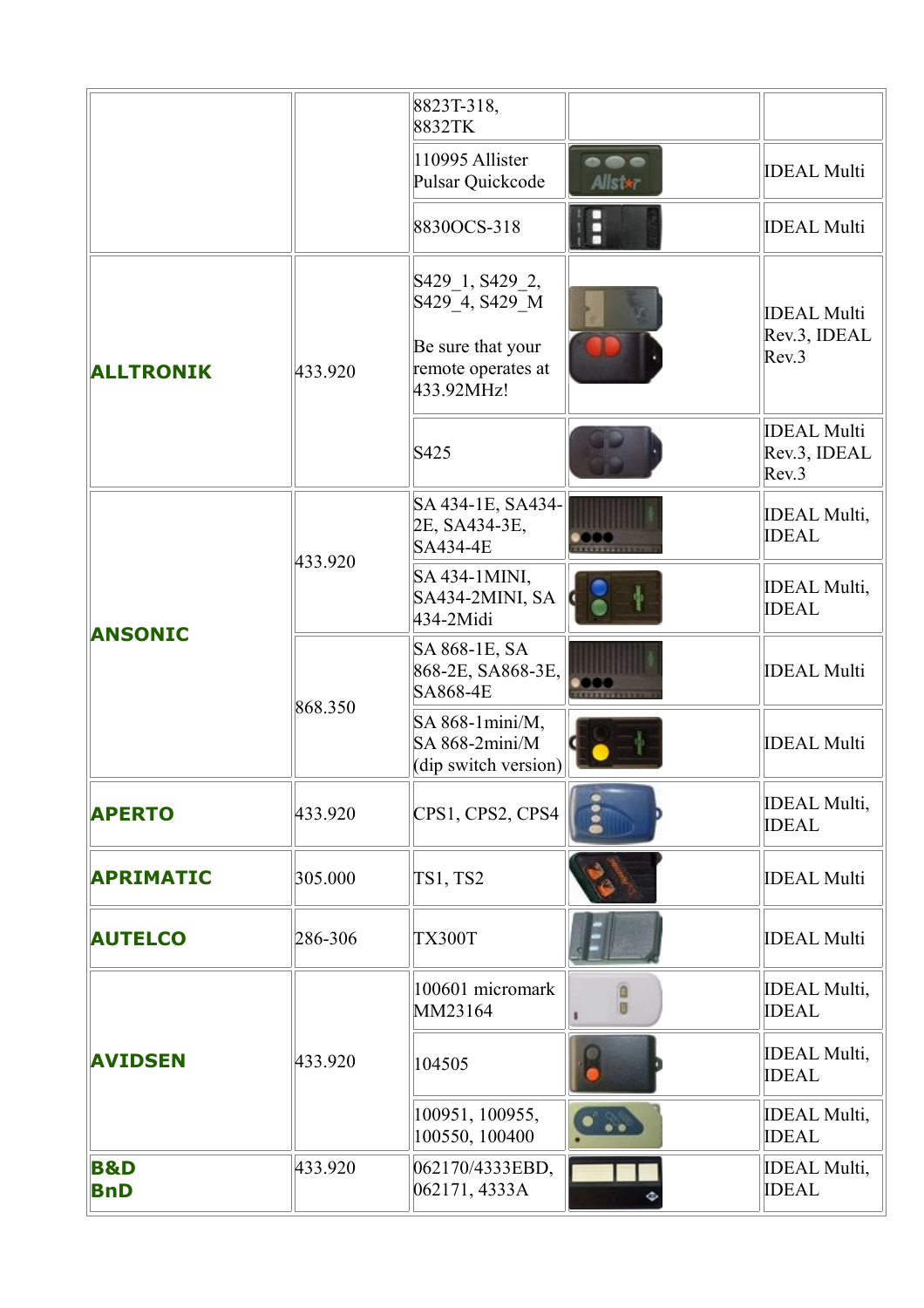|                 |         | 062162                                                    |          | <b>IDEAL Multi,</b><br><b>IDEAL</b> |
|-----------------|---------|-----------------------------------------------------------|----------|-------------------------------------|
| <b>BD</b>       |         | PTX4 059120 /<br>059116                                   |          | <b>IDEAL Multi,</b><br><b>IDEAL</b> |
| <b>BANDY</b>    | 433.920 |                                                           |          | <b>IDEAL Multi,</b><br><b>IDEAL</b> |
|                 | 433.920 | DHS433-1,<br>DHS433-2,<br>DHS433-4, dip<br>switch version |          | <b>IDEAL Multi,</b><br><b>IDEAL</b> |
| <b>BELFOX</b>   |         | DHS 433,92<br>$(7733)$ , dip switch<br>version            |          | <b>IDEAL Multi,</b><br><b>IDEAL</b> |
|                 | 868.350 | DHS 868,3,<br>dipswitch version                           |          | <b>IDEAL Multi</b>                  |
|                 |         | HS 868-20                                                 |          | <b>IDEAL Multi</b>                  |
|                 |         | LOT1A, LOT2A,<br>LOT4A                                    |          | <b>IDEAL Multi</b>                  |
|                 | 306.000 | LOTX1A,<br>LOTX2A,<br>LOTX4A                              | دد<br>JD | <b>IDEAL Multi</b>                  |
|                 |         | LO.TX2PS                                                  |          | <b>IDEAL Multi</b>                  |
|                 |         | LOT1W, LOT2W,<br>LOT4W                                    |          | <b>IDEAL Multi,</b><br><b>IDEAL</b> |
| <b>BENINCA'</b> |         | LOT2WMS                                                   |          | <b>IDEAL Multi,</b><br><b>IDEAL</b> |
|                 | 433.920 | T2WK, T4WK                                                |          | <b>IDEAL Multi,</b><br><b>IDEAL</b> |
|                 |         | LOTX1W,<br>LOTX2W,<br>LOTX4W                              |          | <b>IDEAL Multi,</b><br><b>IDEAL</b> |
|                 |         | TO.GO2WP,<br>TO.GO4WP,<br>TO.GO2WK,<br>TO.GO4WK           |          | <b>IDEAL Multi,</b><br><b>IDEAL</b> |
|                 | 868.300 | Berner BHS140                                             |          | <b>IDEAL Multi</b><br>Rev.04e       |
| <b>BERNER</b>   |         | Berner BHS130                                             |          | <b>IDEAL Multi</b><br>Rev.04f       |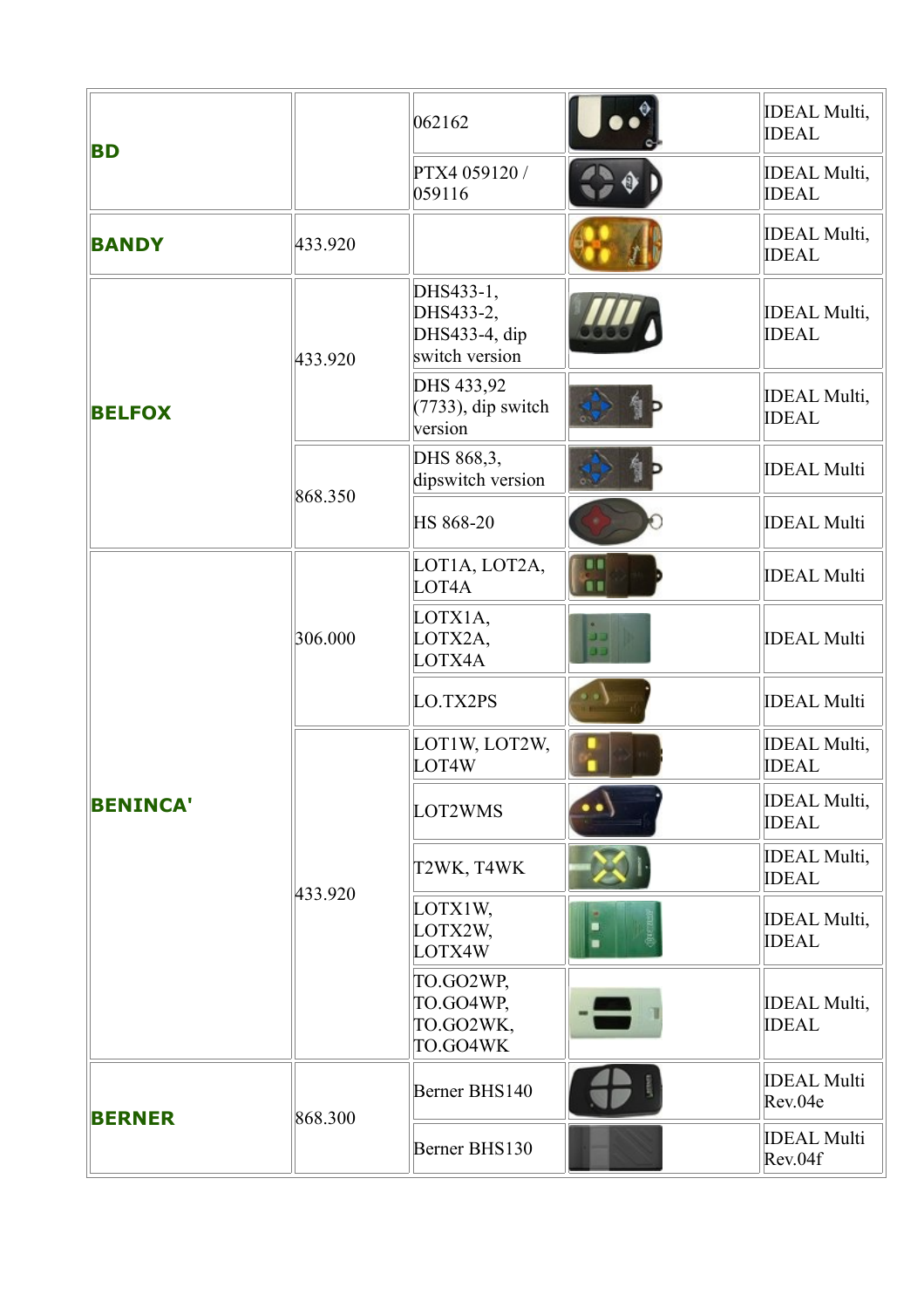| <b>BESIDE</b>      | 433.920 | <b>BEZAP</b>                                                                                                                   |                                          | <b>IDEAL Multi,</b><br><b>IDEAL</b>  |
|--------------------|---------|--------------------------------------------------------------------------------------------------------------------------------|------------------------------------------|--------------------------------------|
|                    |         | HIT                                                                                                                            |                                          | <b>IDEAL Multi,</b><br><b>IDEAL</b>  |
| <b>BETA</b>        | 315.000 | <b>BETALARM 6500</b>                                                                                                           |                                          | <b>IDEAL Multi</b>                   |
| <b>ELETTRONICA</b> | 330.000 | <b>BETALARM 5500</b>                                                                                                           | ø                                        | <b>IDEAL Multi</b>                   |
|                    | 306.000 | <b>RCS</b>                                                                                                                     | 굌                                        | <b>IDEAL Multi</b><br>R <sub>3</sub> |
|                    | 315.000 | VTM1, VTM2,<br>VTM4                                                                                                            | 0000                                     | <b>IDEAL Multi</b>                   |
| <b>BFT</b>         | 418.000 | GT01, GT02, GT04                                                                                                               | 0000                                     | <b>IDEAL Multi</b>                   |
|                    |         | TE01, TE02<br>(TEO1, TEO2)                                                                                                     |                                          | <b>IDEAL Multi,</b><br><b>IDEAL</b>  |
|                    |         | <b>TE04 (TEO4)</b>                                                                                                             | 0000                                     | <b>IDEAL Multi,</b><br><b>IDEAL</b>  |
|                    | 433.920 | MITTO 2, MITTO<br>4: Only if the<br>receiver is<br><b>CLONIX 1 or</b><br><b>CLONIX 2</b><br>with DIP2 in<br><b>ON position</b> |                                          | <b>IDEAL Multi,</b><br><b>IDEAL</b>  |
| <b>BREDA</b>       | 433.920 | Breda TOP432SA                                                                                                                 | Like CAME TOP432SA, IDEAL Multi,<br>blue | <b>IDEAL</b>                         |
| <b>CAME</b>        |         | Came T312M,<br>T314M                                                                                                           |                                          | <b>IDEAL Multi</b>                   |
|                    | 315.000 | Came TOP312,<br><b>TOP314</b>                                                                                                  |                                          | <b>IDEAL Multi</b>                   |
|                    |         | Came TOP432NA,<br>TOP434NA                                                                                                     |                                          | <b>IDEAL Multi</b>                   |
|                    | 433.920 | Came T432, T434,<br>TOP432A,<br>TOP434A,<br>TOP432,<br>TOP432NA,<br>TOP434NA,                                                  |                                          | <b>IDEAL Multi,</b><br><b>IDEAL</b>  |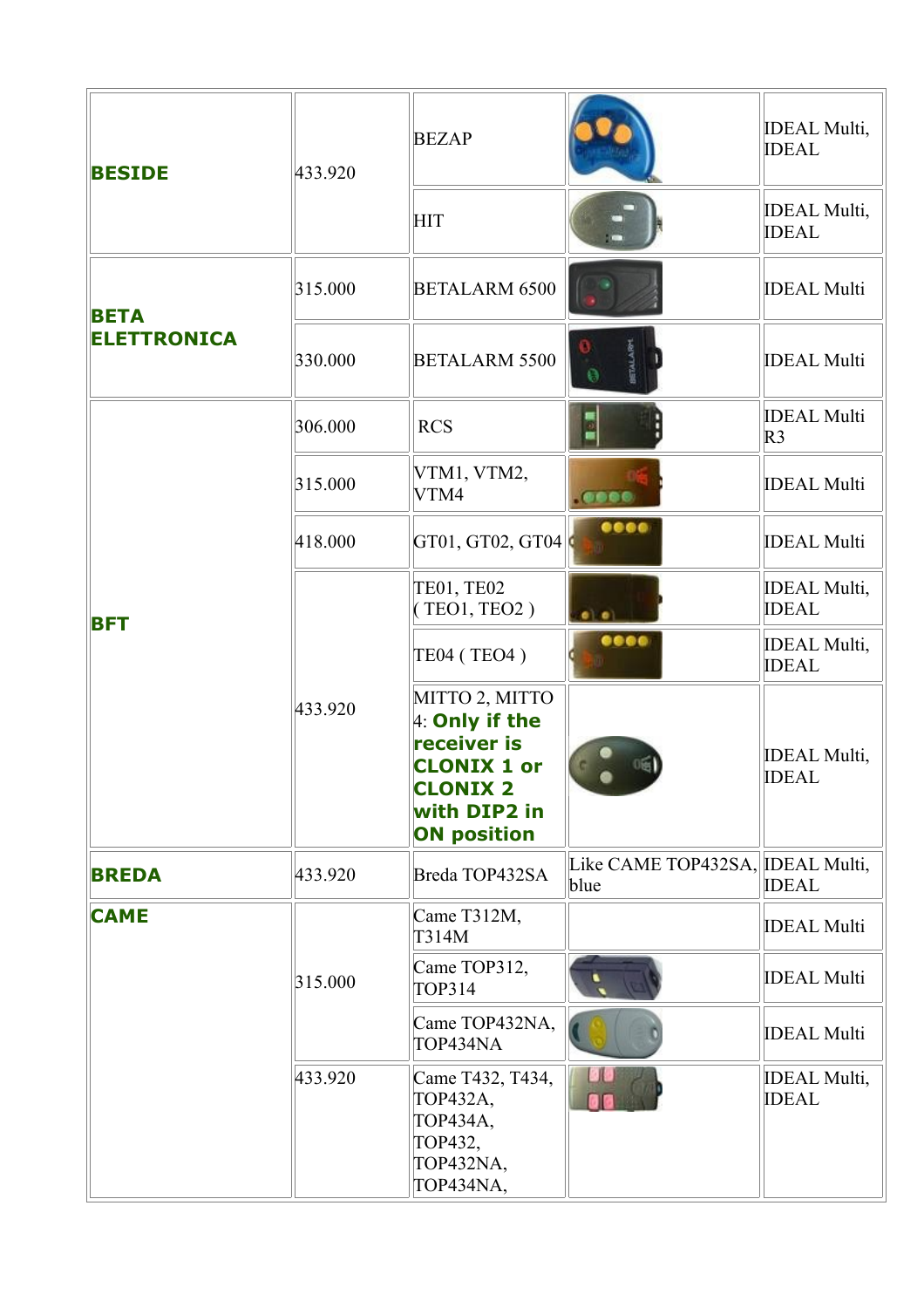|                                |                               | TAM432, TAM434,<br><b>TAM438</b>                              |   |                                     |
|--------------------------------|-------------------------------|---------------------------------------------------------------|---|-------------------------------------|
|                                |                               | Came TOP432M,<br><b>TOP434M</b>                               | a | <b>IDEAL Multi,</b><br><b>IDEAL</b> |
|                                |                               | Came TAM432SA                                                 |   | <b>IDEAL Multi,</b><br><b>IDEAL</b> |
|                                |                               | Came TOP432SA                                                 |   | <b>IDEAL Multi,</b><br><b>IDEAL</b> |
|                                |                               | Came TOP432NA,<br>TOP434NA                                    |   | <b>IDEAL Multi,</b><br><b>IDEAL</b> |
|                                |                               | Came TWIN2,<br>TWIN4                                          |   | <b>IDEAL Multi,</b><br><b>IDEAL</b> |
|                                |                               | <b>CAME TOP-</b><br>432EV, TOP-<br>434EV                      |   | <b>IDEAL Multi,</b><br><b>IDEAL</b> |
|                                | 868.350                       | <b>CAME</b><br>TOP862NA, Came<br>TOP864NA                     |   | <b>IDEAL Multi</b>                  |
|                                | 300.000                       | S300                                                          |   | <b>IDEAL Multi</b>                  |
| <b>CARDIN</b>                  | 310.000                       | S301, S302                                                    |   | <b>IDEAL Multi</b>                  |
|                                | 433.920                       | S476 TX2,<br>S476TX4                                          |   | <b>IDEAL Multi,</b><br><b>IDEAL</b> |
| <b>CARPER</b>                  | 300.000<br>310.000<br>318.000 | C300, C310, C318,<br>C318T                                    |   | <b>IDEAL Multi</b>                  |
|                                | 330.000                       |                                                               |   | <b>IDEAL Multi</b>                  |
| <b>CASALI</b><br><b>GENIUS</b> | 433.920                       | Genius 433 2,<br>Genius 433 3,<br>JA400 TM433,<br>JA401 TM433 |   | <b>IDEAL Multi,</b><br><b>IDEAL</b> |
| <b>CASIT</b>                   | 306.000                       | ERTS92B,<br>ERTS92T                                           |   | <b>IDEAL Multi</b>                  |
|                                | 433.920                       | ERTS92B,<br>ERTS92T                                           |   | <b>IDEAL Multi,</b><br><b>IDEAL</b> |
|                                |                               | ERTS20DB,<br>ERTS20DQ                                         |   | <b>IDEAL Multi,</b><br><b>IDEAL</b> |
|                                |                               | ERTS476D,<br>ERTS476Q                                         |   | <b>IDEAL Multi,</b><br><b>IDEAL</b> |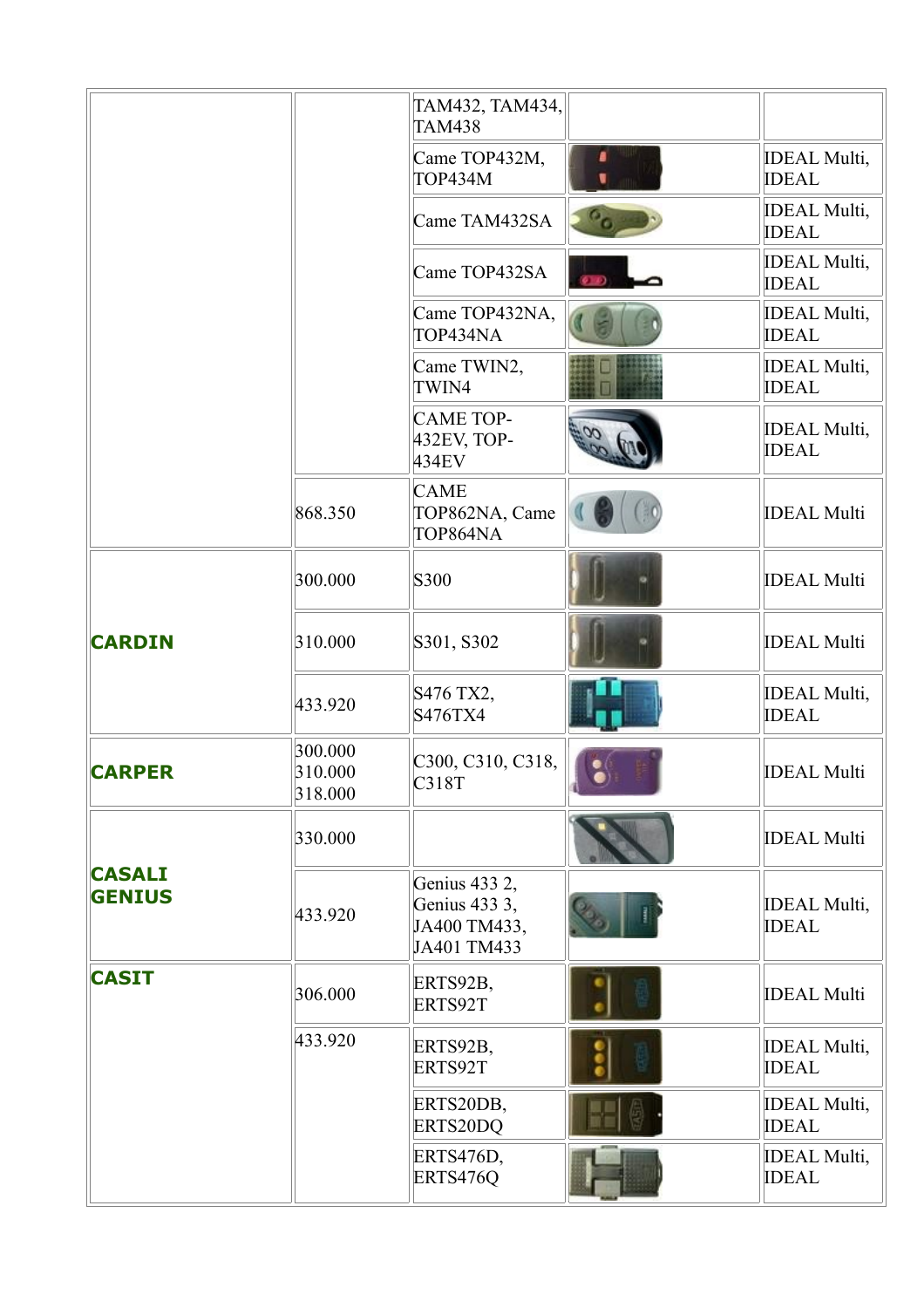|                                         |         | TXS1, TXS2,<br>TXS3, TXS4, TXS6<br>ERTS97B,<br>ERTS97T                                                                  |            | <b>IDEAL Multi,</b><br><b>IDEAL</b> |
|-----------------------------------------|---------|-------------------------------------------------------------------------------------------------------------------------|------------|-------------------------------------|
|                                         | 305.000 | Cedamatic CTX1S,<br>CTX2S, CTX4S                                                                                        |            | <b>IDEAL Multi</b>                  |
| <b>CEDAMATIC</b>                        | 433.920 | Cedamatic<br>AEMX1, AEMX2,<br>AEMX4                                                                                     |            | <b>IDEAL Multi,</b><br><b>IDEAL</b> |
| <b>CELINSA</b>                          | 433.920 | S <sub>10</sub> 1, S <sub>10</sub> 2,<br>SAW1, SAW2                                                                     |            | <b>IDEAL Multi,</b><br><b>IDEAL</b> |
| <b>CENTURION</b>                        | 433.920 | CLASSIC,<br>SMART, SMART2                                                                                               |            | <b>IDEAL Multi,</b><br><b>IDEAL</b> |
| <b>CHAMBERLAIN</b><br><b>LIFTMASTER</b> | 300.000 | Chamberlain<br>300MC (multicode)                                                                                        |            | <b>IDEAL Multi</b>                  |
| <b>MOTORLIFT</b><br><b>SEARS</b>        |         | 333LM                                                                                                                   |            | <b>IDEAL Multi</b>                  |
| <b>CRAFTSMAN</b>                        | 315.000 | 360LM, 362LM,<br>363LM                                                                                                  |            | <b>IDEAL Multi</b>                  |
|                                         |         | 50CB, 53CB,<br>750CB, 753CB,<br>50LM, 53LM,<br>61LM, 62LM,<br>63LM, 139.53100,<br>139.53110,<br>139.53200,<br>139.53210 |            | <b>IDEAL Multi</b>                  |
|                                         | 390.000 | 54CB, 756CB,<br>54LM, 64LM,<br>859CB                                                                                    |            | <b>IDEAL Multi</b>                  |
|                                         |         | 850CB, 853CB,<br>959CB, 81LM,<br>82LM, 83LM,<br>84LM, 99LM                                                              | LiftMaster | <b>IDEAL Multi</b>                  |
|                                         |         | 33LM                                                                                                                    |            | <b>IDEAL Multi</b>                  |
|                                         | 418.000 | 4180, 4182, 4183                                                                                                        |            | <b>IDEAL Multi</b>                  |
|                                         |         | 4185                                                                                                                    |            | <b>IDEAL Multi</b>                  |
|                                         |         | 787 remote keyless<br>entry                                                                                             |            | <b>IDEAL Multi</b>                  |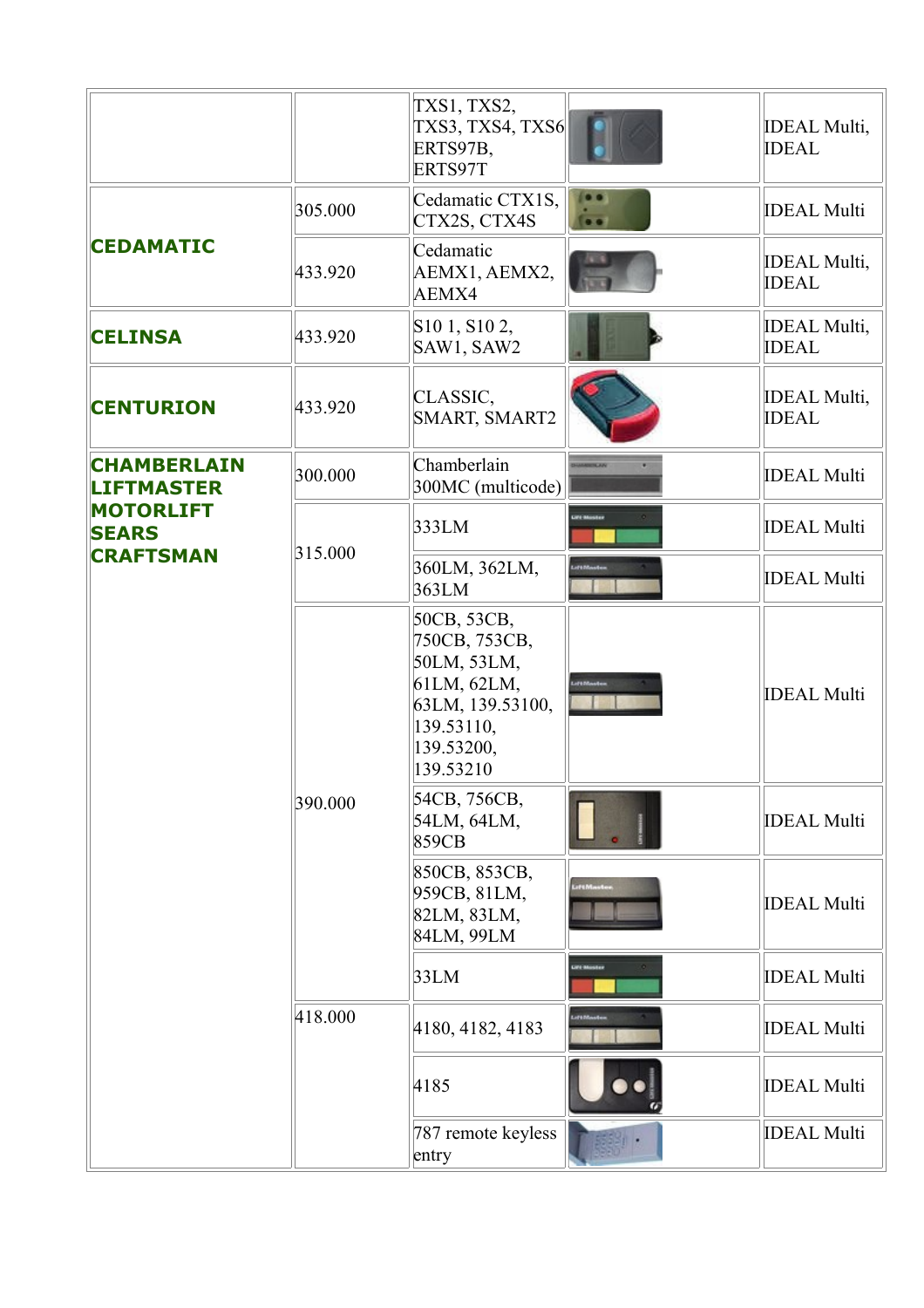|               |         | 4330E, 4332E,<br>4333E                                                                              | <b>IDEAL Multi,</b><br><b>IDEAL</b> |
|---------------|---------|-----------------------------------------------------------------------------------------------------|-------------------------------------|
|               | 433.920 | 4335E                                                                                               | <b>IDEAL Multi,</b><br><b>IDEAL</b> |
| <b>COSTEL</b> | 300.000 | Minitix                                                                                             | <b>IDEAL Multi</b>                  |
|               |         | TCP3, CPS, Jolly 4                                                                                  | <b>IDEAL Multi,</b><br><b>IDEAL</b> |
| <b>CPS</b>    | 433.920 | CPS1 TCP3, CPS2<br>TCP3, CPS4 TCP3<br>EM1CV, EM2CV,<br>EM4CV                                        | <b>IDEAL Multi,</b><br><b>IDEAL</b> |
|               |         | Daspi Happy2 433,<br>Daspi Pops2                                                                    | <b>IDEAL Multi,</b><br><b>IDEAL</b> |
| <b>DASPI</b>  | 433.920 | Daspi Zero2,<br>Zero2CLO,<br>Zero4CLO                                                               | <b>IDEAL Multi,</b><br><b>IDEAL</b> |
|               | 306.000 | 306 1, 306 2, 306 4                                                                                 | <b>IDEAL Multi</b>                  |
| <b>DEA</b>    |         | 306                                                                                                 | <b>IDEAL Multi</b>                  |
|               |         | 433 1, 433 2, 433 4,<br>Gold S1, Gold S2<br>Dea Gold 238 S1,<br>Dea Gold 238 S2,<br>Dea Gold 239 S4 | <b>IDEAL Multi,</b><br><b>IDEAL</b> |
|               | 433.920 | Genie                                                                                               | <b>IDEAL Multi,</b><br><b>IDEAL</b> |
|               |         | Punto S2                                                                                            | <b>IDEAL Multi,</b><br><b>IDEAL</b> |
|               |         | Dea MIO TD2,<br>MIO TD4                                                                             | <b>IDEAL Multi,</b><br><b>IDEAL</b> |
| <b>DELMA</b>  | 300.000 | Apollo 300,<br><b>ELSAMEC Apollo</b><br>300                                                         | <b>IDEAL Multi</b>                  |
|               |         | Mizard 300 1,<br>Mizard 300 2, King                                                                 | <b>IDEAL Multi</b>                  |
|               | 433.920 | Mizard 433 1,<br>Mizard 433 2                                                                       | <b>IDEAL Multi,</b><br><b>IDEAL</b> |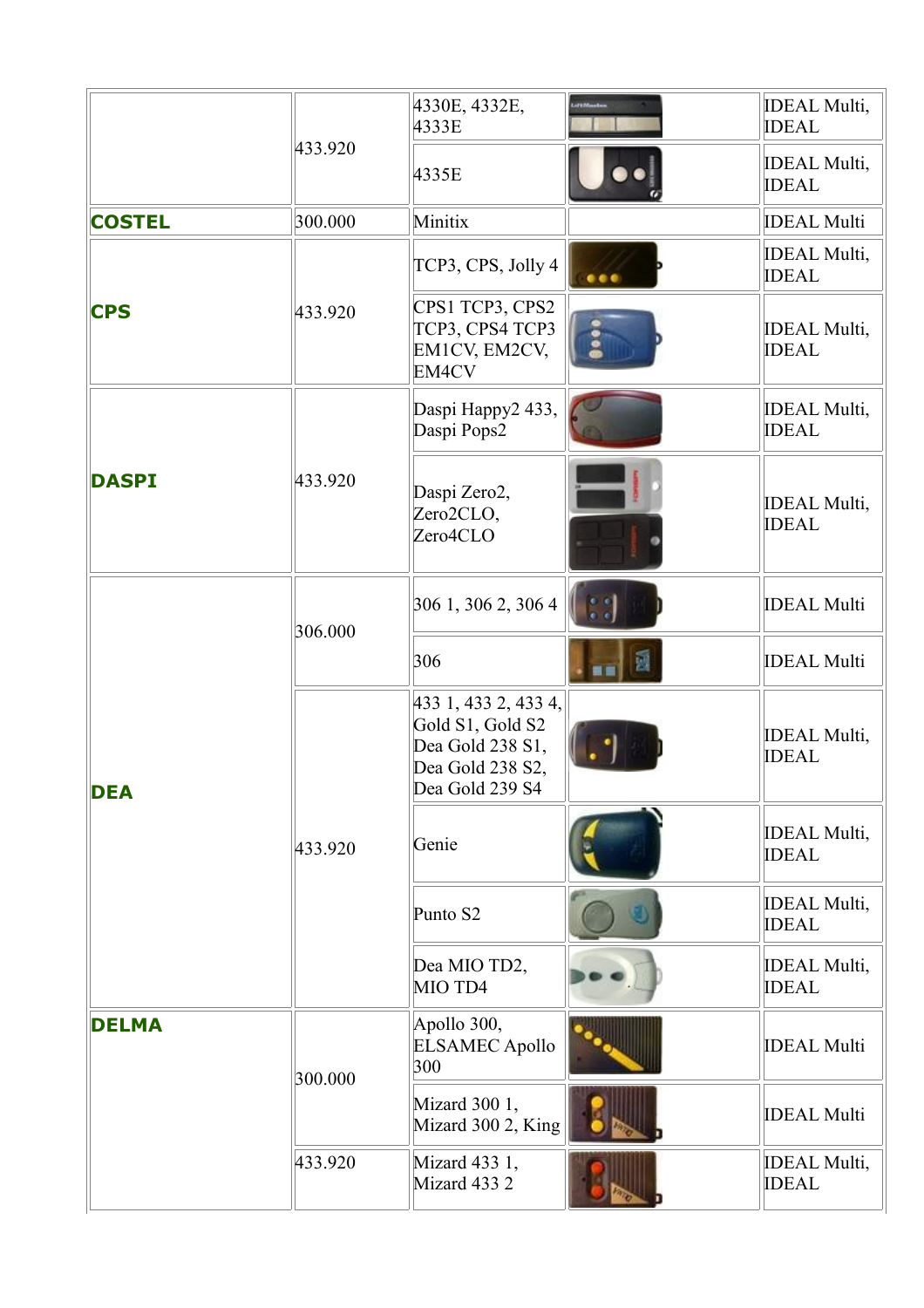|                |         | King 433 2                                                                                                                                                                                   |           | <b>IDEAL Multi,</b><br><b>IDEAL</b>  |
|----------------|---------|----------------------------------------------------------------------------------------------------------------------------------------------------------------------------------------------|-----------|--------------------------------------|
|                |         | Style Copy 2CH<br>(this is a code<br>duplicator)                                                                                                                                             | <b>SH</b> | <b>IDEAL Multi,</b><br><b>IDEAL</b>  |
| <b>DICKERT</b> |         | Dickert MAHS433<br>01, MAHS433 04<br><b>Note: we can</b><br><b>NOT</b><br>guarantee<br>that it can be<br>duplicated,<br>because it<br>depends by<br>the receiver.                            |           | <b>IDEAL Multi,</b><br><b>IDEAL</b>  |
|                | 433.920 | Dickert S10-<br>433A1L00, S10-<br>433A4L00, S20-<br>433A1L00, S20-<br>433A4L00, S20-<br>433A1000, S20-<br>433A4000<br><b>Note: only</b><br><b>RED buttons</b><br>model can be<br>duplicated! |           | <b>IDEAL Multi,</b><br><b>IDEAL</b>  |
|                |         | Dickert S5-433-<br>A2L00, S5U-433-<br>A2L00<br><b>Note: only</b><br><b>RED buttons</b><br>model can be<br>duplicated!                                                                        |           | <b>IDEAL Multi</b> ,<br><b>IDEAL</b> |
|                | 868.350 | Dickert HS868-21<br><b>Note: only</b><br><b>RED buttons</b><br>model can be<br>duplicated!                                                                                                   |           | <b>IDEAL Multi</b>                   |
|                |         | Dickert S5-<br>868A2L00, S5U-<br>868A2L00<br><b>Note: only</b><br><b>RED buttons</b><br>model can be<br>duplicated!                                                                          |           | <b>IDEAL Multi</b>                   |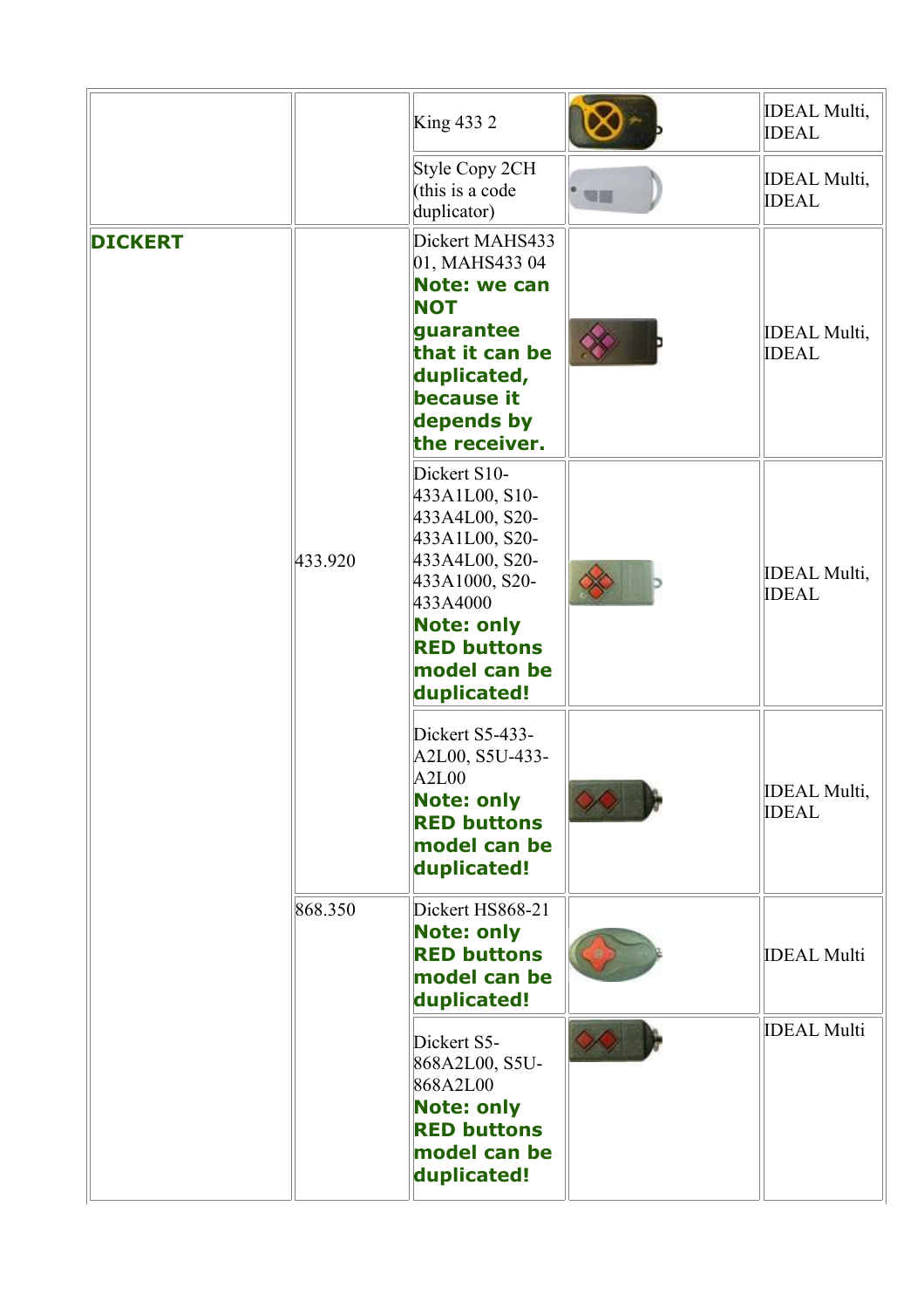|                 |                    | Dickert S10-<br>868A100, S10-<br>868A400, S20-<br>868A1L00, S20-<br>868A4L00, S20-<br>868A1000, S20-<br>868A4000<br><b>Note: only</b><br><b>RED buttons</b><br>model can be<br>duplicated!                                                               |                   | <b>IDEAL Multi</b>                  |
|-----------------|--------------------|----------------------------------------------------------------------------------------------------------------------------------------------------------------------------------------------------------------------------------------------------------|-------------------|-------------------------------------|
|                 |                    | Dickert S5-<br>868A2L01, S10-<br>868A1L01, S10-<br>868-A4L06, gree<br>n buttons                                                                                                                                                                          |                   | <b>IDEAL Multi</b>                  |
| <b>DIGICODE</b> | 300.000<br>310.000 | DC5010, DC5012,<br>DC5030, DC5032,<br>DC5040, DC5042,<br>DC5060, DC5062,<br>DC5070, DC5072                                                                                                                                                               | AC                | <b>IDEAL Multi</b>                  |
| <b>DITEC</b>    | 433.920            | GOL4C                                                                                                                                                                                                                                                    |                   | <b>IDEAL Multi,</b><br><b>IDEAL</b> |
|                 |                    | GOL4<br><b>Note: These</b><br>transmitters<br>are rolling<br>code and<br>cannot be<br>duplicated,<br>but if you<br>have a GOL4C<br>device, you<br>can duplicate<br>it<br>on Four or Multi,<br>and it works<br>with all the<br><b>DITEC</b><br>receivers. | $\bullet \bullet$ | <b>IDEAL Multi,</b><br><b>IDEAL</b> |
|                 |                    | BIX LS2, BIX LP2,<br><b>BIX LG4</b><br><b>Note: These</b><br>transmitters<br>are rolling<br>code and                                                                                                                                                     |                   | <b>IDEAL Multi,</b><br><b>IDEAL</b> |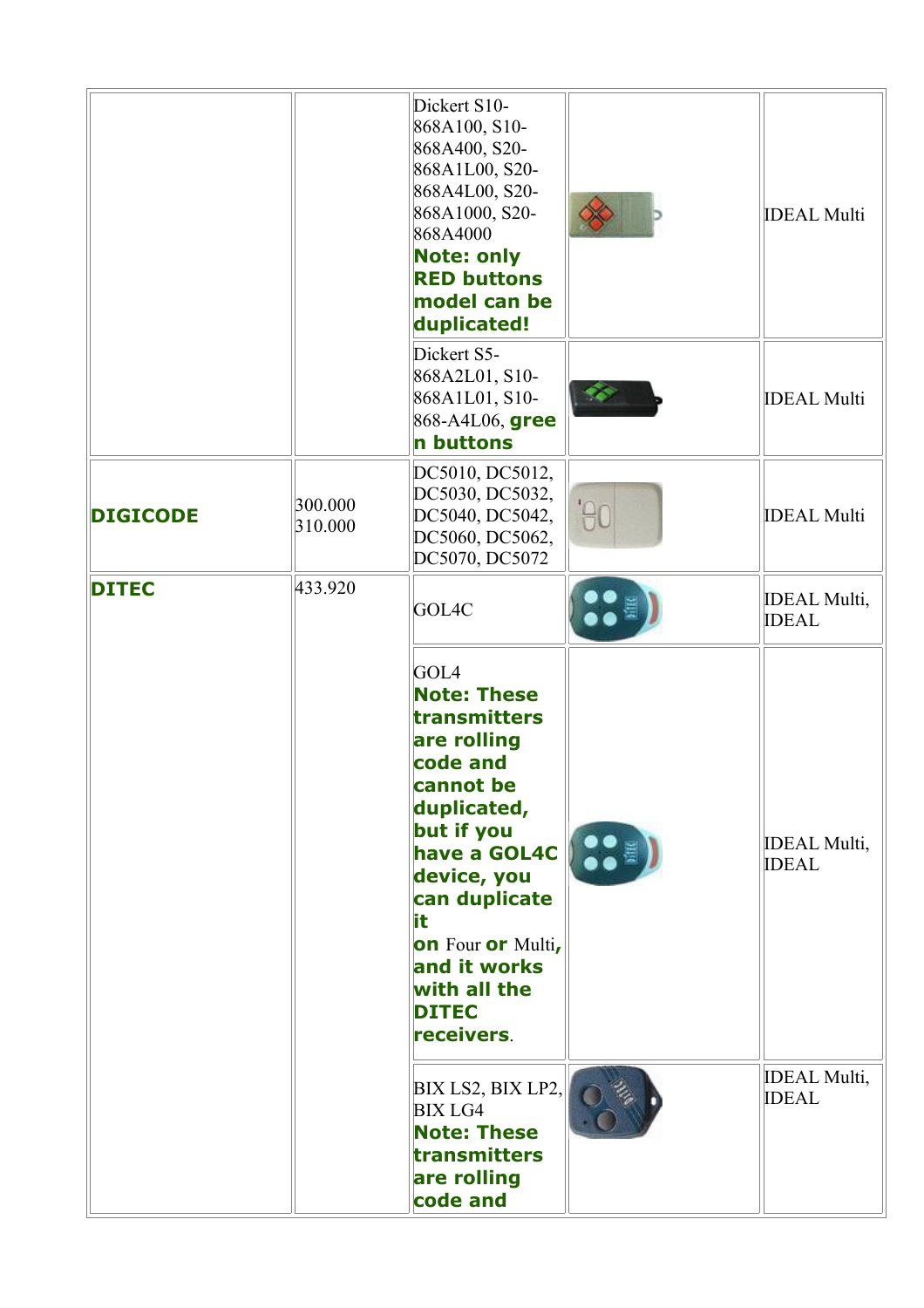|                                     |         | cannot be<br>duplicated,<br>but if you<br>have a GOL4C<br>device, you<br>can duplicate<br>it.<br>on Four or Multi,<br>and it works<br>with all the<br><b>DITEC</b><br>receivers. |              |                                      |
|-------------------------------------|---------|----------------------------------------------------------------------------------------------------------------------------------------------------------------------------------|--------------|--------------------------------------|
| <b>DOITRAND</b><br><b>FDOITRAND</b> | 433.920 | MPSTF2E JAUNE,<br>MPSTF4E,<br><b>HYPERPHONE</b><br>MPSTF2E GRISE                                                                                                                 |              | <b>IDEAL Multi</b> ,<br><b>IDEAL</b> |
|                                     |         | TS2DE, TS4DE                                                                                                                                                                     |              | <b>IDEAL Multi,</b><br><b>IDEAL</b>  |
| <b>DOORHAN</b>                      | 433.920 |                                                                                                                                                                                  |              | <b>IDEAL Multi,</b><br><b>IDEAL</b>  |
| <b>DOORMATIC</b>                    | 433.920 | <b>SAW</b>                                                                                                                                                                       |              | <b>IDEAL Multi,</b><br><b>IDEAL</b>  |
|                                     |         | TSAW1, TSAW2,<br>TSAW3, TSAW4,<br>124<br>ELBER TSAW1,<br>TSAW2, TSAW3,<br>TSAW4<br>RONDY TSAW1,<br>RONDY TSAW2,<br><b>RONDY TSAW3</b>                                            | <u>ineed</u> | <b>IDEAL Multi,</b><br><b>IDEAL</b>  |
| <b>DUCATI</b><br><b>ALLDUCKS</b>    | 433.920 | TPR10-A, TPR20-<br>$\bm{A}$<br>RONDY TPR10_A,<br>RONDY TPR20 A                                                                                                                   |              | <b>IDEAL Multi,</b><br><b>IDEAL</b>  |
|                                     |         | TE <sub>2</sub>                                                                                                                                                                  |              | <b>IDEAL Multi,</b><br><b>IDEAL</b>  |
|                                     |         | HC6203, 6203:<br>only blue with<br>transparent buttons,<br>and transparent<br>with transparent<br>buttons                                                                        |              | <b>IDEAL Multi</b> ,<br><b>IDEAL</b> |
| DÜWI                                | 433.920 | Several models,<br>handsender used for                                                                                                                                           |              | <b>IDEAL Multi,</b><br><b>IDEAL</b>  |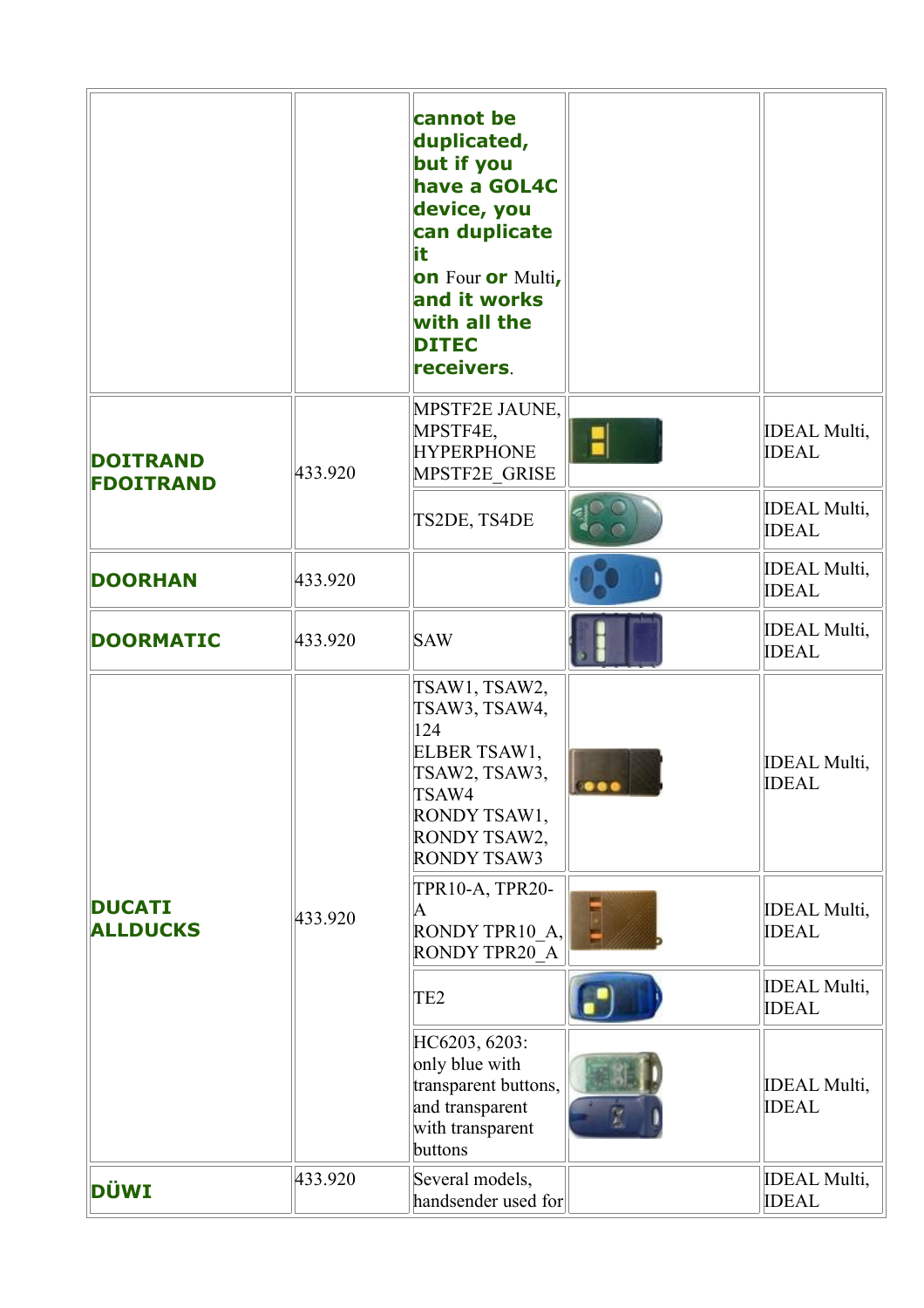| <b>DUWI</b><br><b>REV Ritter</b> |         | radio sockets                                                                                                                 |                |                                      |
|----------------------------------|---------|-------------------------------------------------------------------------------------------------------------------------------|----------------|--------------------------------------|
|                                  |         | <b>FIX 292 MHz</b><br>F105611                                                                                                 |                | <b>IDEAL Multi</b>                   |
| <b>ECP</b>                       | 292.000 | KEY 292 MHz<br>F106038                                                                                                        |                | <b>IDEAL Multi</b>                   |
|                                  |         | 501, 502, 504                                                                                                                 |                | <b>IDEAL Multi,</b><br><b>IDEAL</b>  |
| <b>ELBE</b>                      | 433.920 | 502a, 504a                                                                                                                    |                | <b>IDEAL Multi,</b><br><b>IDEAL</b>  |
|                                  |         | 502, 504                                                                                                                      |                | <b>IDEAL Multi,</b><br><b>IDEAL</b>  |
|                                  | 300.000 | Aster 1100, Aster<br>1101                                                                                                     |                | <b>IDEAL Multi</b>                   |
|                                  |         | IRIS, IRIS 9CH.<br>Model 433D only!<br>Both colors red and<br>blue                                                            |                | <b>IDEAL Multi,</b><br><b>IDEAL</b>  |
|                                  |         | ASTER2                                                                                                                        |                | <b>IDEAL Multi,</b><br><b>IDEAL</b>  |
| <b>ELCA</b>                      | 433.920 | Aster 1000,<br>Aster1001. Model<br>433D only!<br>Colors: black, blue,<br>light grey                                           | e <sup>e</sup> | <b>IDEAL Multi</b> ,<br><b>IDEAL</b> |
|                                  |         | <b>GEMINI 9CH</b>                                                                                                             | ē              | <b>IDEAL Multi,</b><br><b>IDEAL</b>  |
|                                  |         | <b>VIRGO</b>                                                                                                                  |                | <b>IDEAL Multi,</b><br><b>IDEAL</b>  |
| <b>ELDAT</b><br><b>MFZ</b>       | 433.920 | <b>Eldat Basewave</b><br>RT20-4103M-01,<br>RT20-4104M-01,<br>RT35-4104M-01,<br>RT21-4101M-01,<br>RT21-4102M-01,<br>MFZ 400033 | •'∙            | <b>IDEAL Multi,</b><br><b>IDEAL</b>  |
|                                  |         | <b>Eldat Basewave</b><br>RT28-4101M-01,                                                                                       |                | <b>IDEAL Multi,</b><br><b>IDEAL</b>  |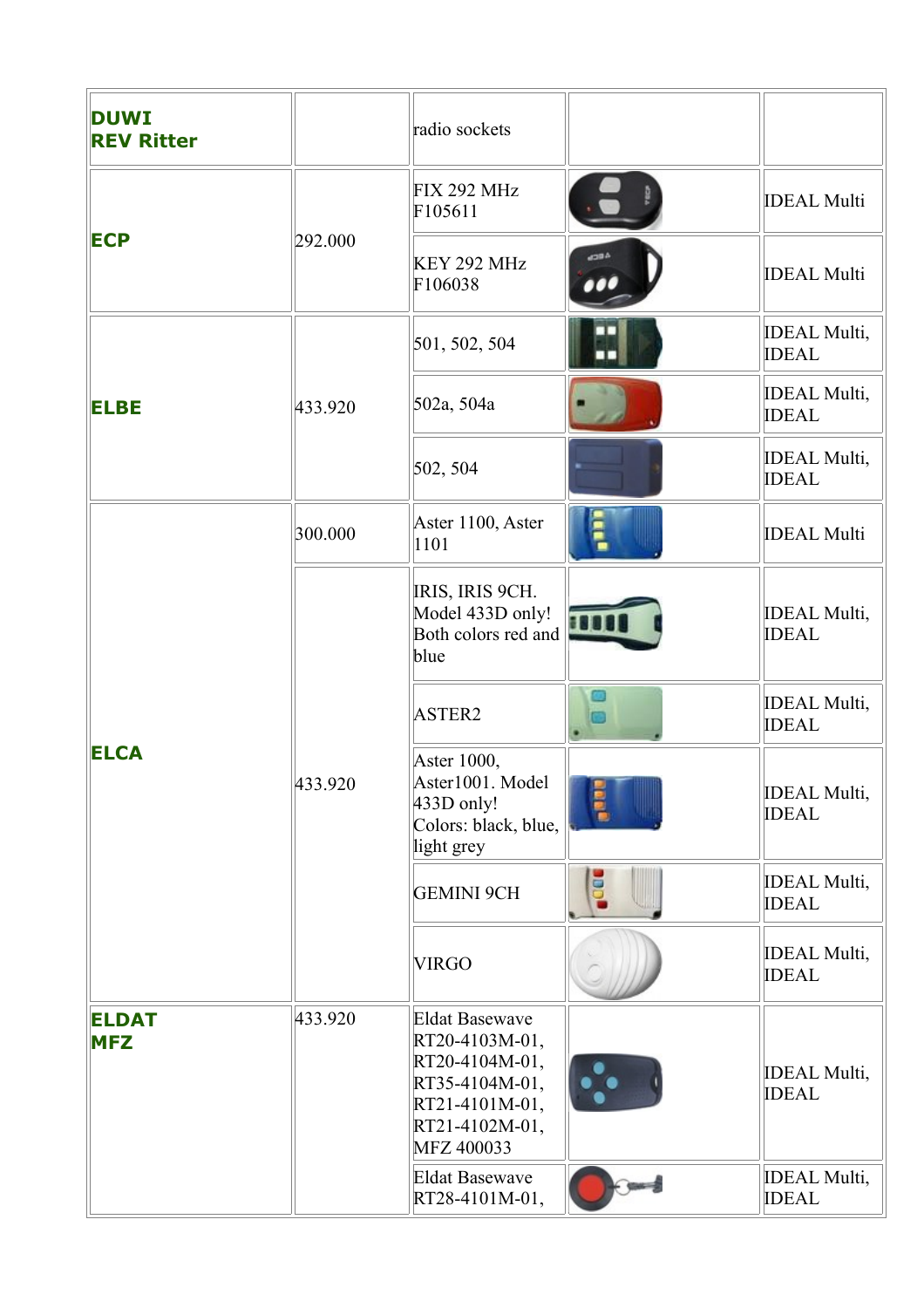|                             |         | RT27-4101M-01,<br>RT26-4101M-02,<br>RT21-4125M-01,<br>RT21-4139M-01,<br>RT21-4139M-02,<br>RT31-4139M-01,<br>RT31-4139M-02,<br>RTC02-4104M-01                                            |          |                                     |
|-----------------------------|---------|-----------------------------------------------------------------------------------------------------------------------------------------------------------------------------------------|----------|-------------------------------------|
|                             |         | <b>Eldat Basewave</b><br>RT20-5004M-01,<br>RT20-5003M-01,<br>RT35-5004M-01,<br>RT21-5001M-01,<br>RT21-5002M-01                                                                          | 20       | <b>IDEAL Multi</b>                  |
|                             | 868.300 | <b>Eldat Basewave</b><br>RT28-5001M-01,<br>RT27-5001M-01,<br>RT26-5001M-02,<br>RT21-5025M-01,<br>RT21-5039M-01,<br>RT21-5039M-02,<br>RT31-5039M-01,<br>RT31-5039M-02,<br>RTC02-5004M-01 |          | <b>IDEAL Multi</b>                  |
| <b>ELEK</b>                 | 300.000 | KTM194B                                                                                                                                                                                 |          | <b>IDEAL Multi</b>                  |
|                             |         | KTR4                                                                                                                                                                                    |          | <b>IDEAL Multi</b>                  |
| <b>ELV</b><br><b>CONRAD</b> | 868.350 | FS20 S4, FS20 S8,<br>FS20 S8-2, FS20<br>S16, FS20S16R,<br>FS20 S20-2, FS20<br>$S20-3$                                                                                                   |          | <b>IDEAL Multi</b><br>Rev.4         |
|                             | 433.920 | Elvox ET                                                                                                                                                                                |          | <b>IDEAL Multi,</b><br><b>IDEAL</b> |
| <b>ELVOX</b>                |         | Elvox ET03, ET04                                                                                                                                                                        |          | <b>IDEAL Multi,</b><br><b>IDEAL</b> |
|                             | 868.350 | Elvox ET08                                                                                                                                                                              |          | <b>IDEAL Multi</b>                  |
|                             | 287.000 | ET1, ET2, ET3                                                                                                                                                                           |          | <b>IDEAL Multi</b>                  |
| <b>EMFA</b>                 | 308.000 | $ES_1, ES_2$                                                                                                                                                                            |          | <b>IDEAL Multi</b>                  |
| <b>ERONE</b>                | 433.920 | SETDS39433E2,<br><b>SETDS39433E4</b>                                                                                                                                                    | 06<br>00 | <b>IDEAL Multi,</b><br><b>IDEAL</b> |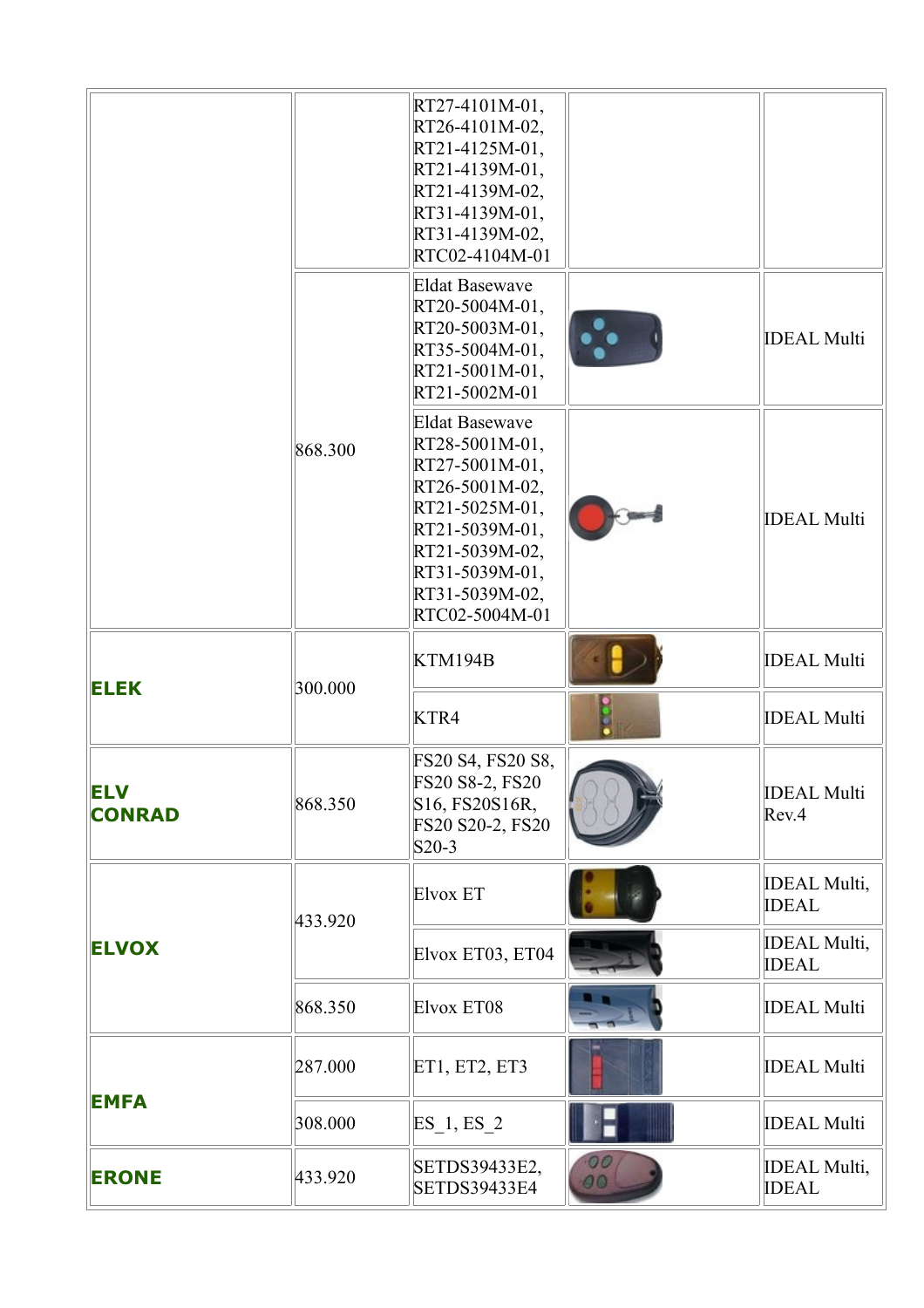| <b>ERREKA</b>                        | 289.000 | Erreka E20, Erreka<br>E22                                                                                |           | <b>IDEAL Multi</b>                  |
|--------------------------------------|---------|----------------------------------------------------------------------------------------------------------|-----------|-------------------------------------|
|                                      | 433.920 | Erreka Luna,<br>Erreka SMAT 1<br><b>RESON 1, RESON</b><br>$2,$ RESON 3                                   | $\bullet$ | <b>IDEAL Multi,</b><br><b>IDEAL</b> |
|                                      | 306.000 | ASMY1, ASMY2,<br>ASMY4                                                                                   |           | <b>IDEAL Multi</b>                  |
| <b>EUROPE</b><br><b>AUTOMATISMES</b> |         | ARMY1, ARMY2,<br>ARMY4                                                                                   |           | <b>IDEAL Multi,</b><br><b>IDEAL</b> |
|                                      | 433.920 | S1, S2, S3                                                                                               |           | <b>IDEAL Multi,</b><br><b>IDEAL</b> |
| <b>FAAC</b>                          | 300.000 | TM300S,<br>TM300S05 H<br>Faac TM1 300,<br>TM2 300, TM3 300                                               |           | <b>IDEAL Multi</b>                  |
|                                      | 315.000 | T1, T2, T3<br>Faac TM1 315,<br>TM2 315, TM3 315                                                          |           | <b>IDEAL Multi</b>                  |
|                                      | 330.000 | TM1, TM2, TM3<br>Faac TM1 330,<br>TM2 330, TM3 330                                                       |           | <b>IDEAL Multi</b>                  |
|                                      | 418.000 | TM1 418 DS, TM2<br>418 DS, TM3 418<br>DS                                                                 |           | <b>IDEAL Multi</b>                  |
|                                      |         | TM 418SL, TM1<br>418SL, TM2 418<br><b>SL, TM3 418SL</b>                                                  |           | <b>IDEAL Multi</b>                  |
|                                      | 433.920 | TM1 433 DS, TM2<br>433 DS, TM3 433<br>DS<br>TM1 433DS DPH,<br>TM2 433DS DPH,<br>TM3 433DS DPH            |           | <b>IDEAL Multi,</b><br><b>IDEAL</b> |
|                                      |         | TML2 433 SLR,<br>TML4 433 SLR,<br>TML2-433-SLR,<br>TML4-433-SLR,<br>TML2 433 ESL,<br><b>TML4 433 ESL</b> |           | <b>IDEAL Multi,</b><br><b>IDEAL</b> |
|                                      |         | <b>TML2 433 SLP,</b><br><b>TML4 433 SLP,</b>                                                             |           | <b>IDEAL Multi,</b><br><b>IDEAL</b> |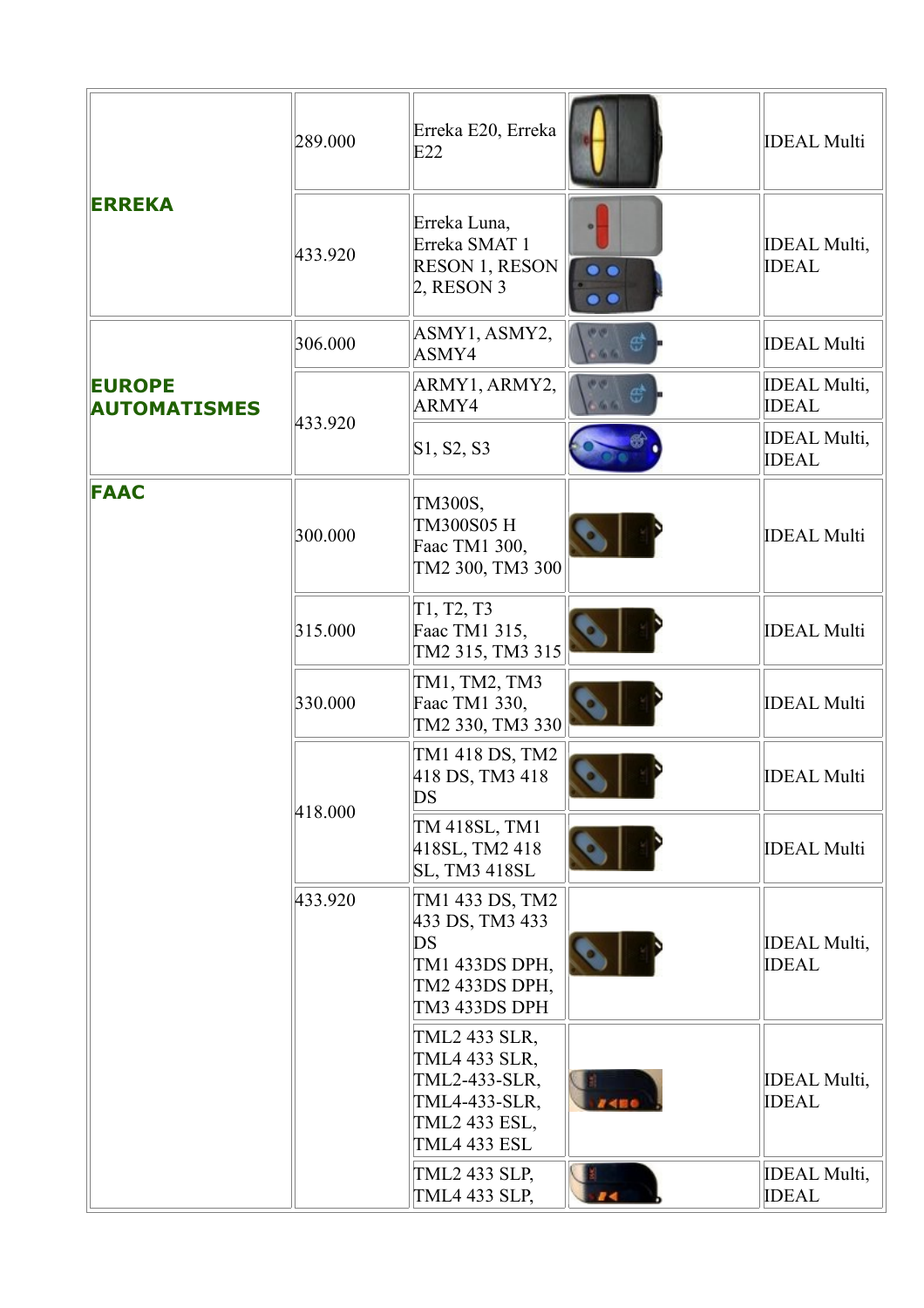|                             |         | TML2-433-SLP,<br><b>TML4-433-SLP</b>                                                          |                                     |
|-----------------------------|---------|-----------------------------------------------------------------------------------------------|-------------------------------------|
|                             | 868.350 | TM1 868 DS, TM2<br>868 DS, TM3 868<br>DS<br>TM1 868DS DPH,<br>TM2 868DS DPH,<br>TM3 868DS DPH | <b>IDEAL Multi</b>                  |
|                             | 315.000 | ASTRO75-1,<br>ASTRO75-2,<br>ASTRO75-4                                                         | <b>IDEAL Multi</b>                  |
| <b>FADINI</b><br><b>BPT</b> |         | 433 2M,<br>Astro43 2m                                                                         | <b>IDEAL Multi,</b><br><b>IDEAL</b> |
|                             | 433.920 | Astro433-2,<br>Astro433-4,<br>Astro43-2, Astro43-                                             | <b>IDEAL Multi,</b><br><b>IDEAL</b> |
| <b>FERPORT</b>              | 433.920 | Tac1, Tac2, Tac4,<br>Tac1k, Tac2k,<br>Tac4k, Tac2kr                                           | <b>IDEAL Multi,</b><br><b>IDEAL</b> |
| <b>FORSA</b>                | 287.000 | Forsa Trieme                                                                                  | <b>IDEAL Multi</b>                  |
| <b>FUNKMODUL</b>            | 433.920 | T433A2K1,<br>T433A2K2                                                                         | <b>IDEAL Multi,</b><br><b>IDEAL</b> |
| <b>ELSECO</b>               |         | T433A2K4,<br>T433A2K4n                                                                        | <b>IDEAL Multi,</b><br><b>IDEAL</b> |
|                             | 306.000 | TS2M                                                                                          | <b>IDEAL Multi</b>                  |
| <b>GIBIDI</b>               | 433.920 | Open TMB 433,<br>OPEN TMQ 433,<br>OPEN OUT 2,<br><b>OPEN OUT 4</b>                            | <b>IDEAL Multi,</b><br><b>IDEAL</b> |
| <b>GOBBATO</b>              | 306.000 | T306                                                                                          | <b>IDEAL Multi</b>                  |
|                             | 403.55  | Griffon 404 MHz<br>dip switch remotes<br>and duplicating<br>remotes                           | <b>IDEAL Multi</b>                  |
| <b>GRIFFON</b>              | 433.92  | Griffon 433 MHz<br>dip switch remotes<br>and duplicating<br>remotes                           | <b>IDEAL Multi,</b><br><b>IDEAL</b> |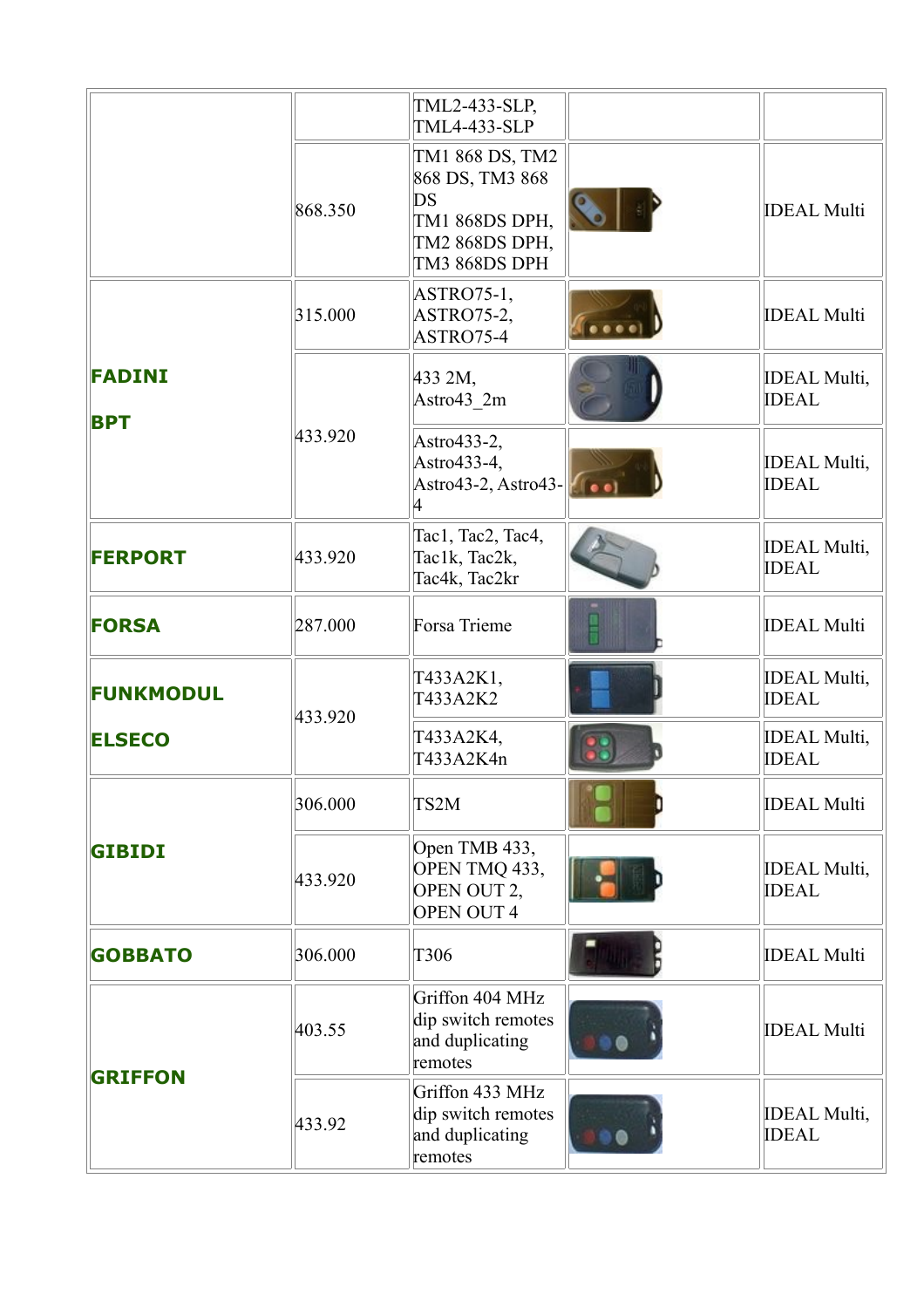| <b>GTO</b>                        |         | <b>GTO Mighty Mule</b><br>$1/2$ buttons, RB741,<br><b>RB742</b>                                                                                                                                 | <b>IDEAL Multi</b>                  |
|-----------------------------------|---------|-------------------------------------------------------------------------------------------------------------------------------------------------------------------------------------------------|-------------------------------------|
|                                   | 318.000 | <b>GTO Mighty Mule</b><br>3 buttons, RB743                                                                                                                                                      | <b>IDEAL Multi</b>                  |
|                                   | 306.000 | MDRQ 306                                                                                                                                                                                        | <b>IDEAL Multi</b>                  |
| <b>GULLIVER</b>                   | 433.920 | MDW 2E                                                                                                                                                                                          | <b>IDEAL Multi,</b><br><b>IDEAL</b> |
| <b>HAUSS</b>                      | 433.920 | Pocket 3750-1,<br>Pocket3750-2,<br>Pocket 3750-4                                                                                                                                                | <b>IDEAL Multi,</b><br><b>IDEAL</b> |
|                                   |         | P219-1, P219-2                                                                                                                                                                                  | <b>IDEAL Multi</b>                  |
| <b>HEDDOF</b>                     | 318.000 | P220-1, P220-2,<br>P220-3                                                                                                                                                                       | <b>IDEAL Multi</b>                  |
| <b>HORMANN</b><br><b>HOERMANN</b> |         | HSM2, HSM4,<br>yellow buttons                                                                                                                                                                   |                                     |
|                                   | 433.920 | <b>Please note</b><br>that, in<br>Netherlands,<br><b>Hoermann sell</b><br>this kind of<br>remote<br>control which<br>transmit a<br>rolling code:<br>in this case it<br>cannot be<br>duplicated! | <b>IDEAL Multi,</b><br><b>IDEAL</b> |
|                                   | 868.300 | HS1, HS2, HS4,<br>blue buttons                                                                                                                                                                  | <b>IDEAL Multi</b>                  |
|                                   |         | HSD <sub>2</sub>                                                                                                                                                                                | <b>IDEAL Multi</b>                  |
|                                   |         | HSE2, HSE4, blue<br>buttons                                                                                                                                                                     | <b>IDEAL Multi</b>                  |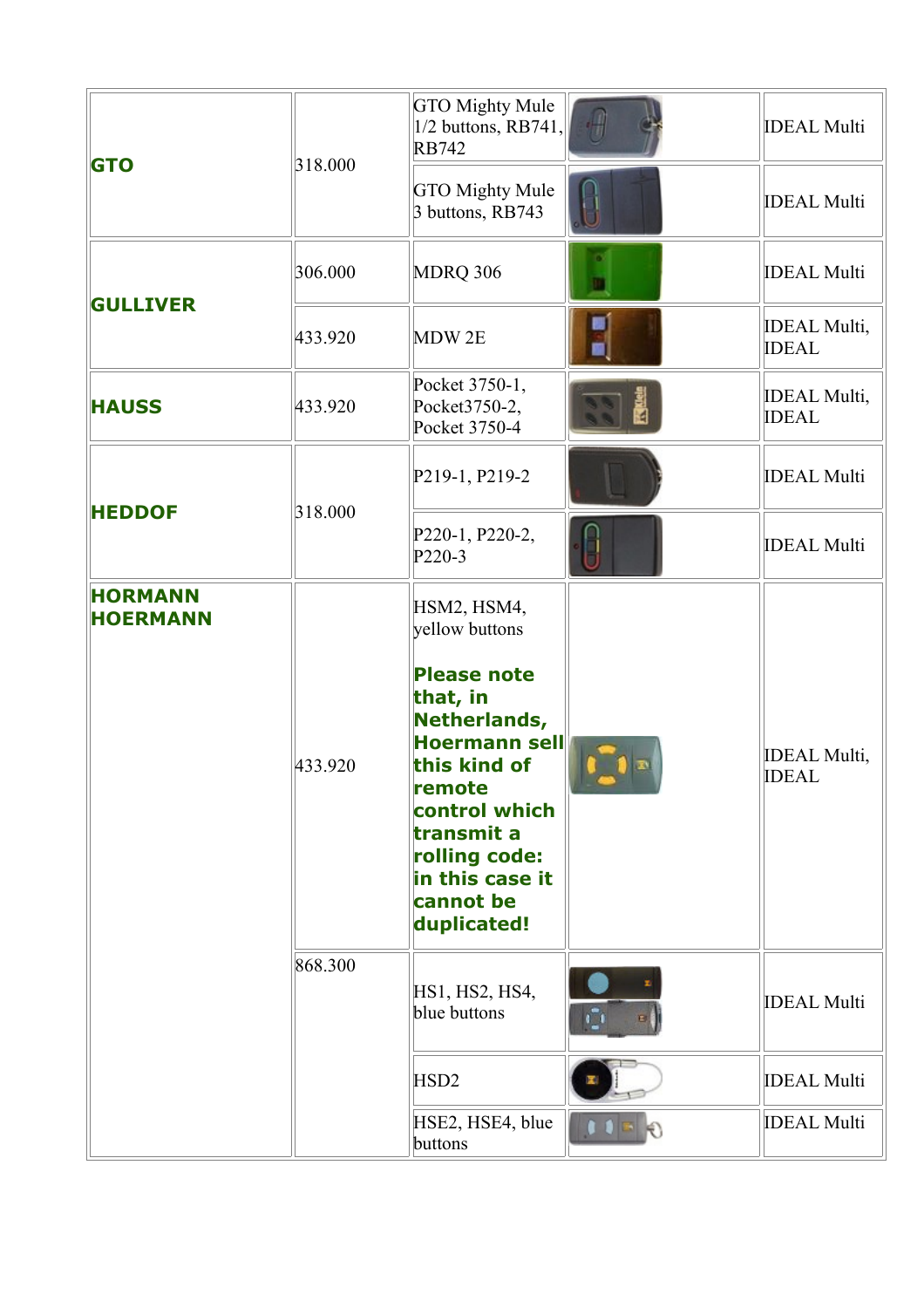|                                 |         | HSM2, HSM4, blue<br>buttons                                                            |           | <b>IDEAL Multi</b>                  |
|---------------------------------|---------|----------------------------------------------------------------------------------------|-----------|-------------------------------------|
|                                 |         | HSP4, blue buttons                                                                     |           | <b>IDEAL Multi</b>                  |
|                                 |         | HSS2, HSS4, blue<br>buttons                                                            |           | <b>IDEAL Multi</b>                  |
|                                 |         | HSZ1-868, HSZ2-<br>868                                                                 |           | <b>IDEAL Multi</b>                  |
| <b>HRC</b>                      | 433.920 |                                                                                        |           | <b>IDEAL Multi,</b><br><b>IDEAL</b> |
|                                 |         | UBEI x1 SL1                                                                            | ŏ         | <b>IDEAL Multi,</b><br><b>IDEAL</b> |
| <b>JAY</b>                      | 433.920 | UBET 11, UBET<br>21, UBET31,<br>UBET 41, UBET<br>61Ã,                                  |           | <b>IDEAL Multi,</b><br><b>IDEAL</b> |
| <b>JCM</b>                      | 290.000 | EC1, EC2, EC3,<br>ET1, ET2, ET3                                                        |           | <b>IDEAL Multi</b>                  |
|                                 |         | 900TXB-42,<br>900TXB-42N,<br>900TXP-42,<br>900TXP-42N                                  |           | <b>IDEAL Multi,</b><br><b>IDEAL</b> |
|                                 |         | 900TXB-44,<br>900TXG-44                                                                |           | <b>IDEAL Multi,</b><br><b>IDEAL</b> |
| <b>KEYAUTOMATION</b>            | 433.920 | 900SUB-44,<br>900SUB-44N,<br>900SUB-44W,<br>900SUB-44WN                                |           | <b>IDEAL Multi,</b><br><b>IDEAL</b> |
|                                 |         | 900TXK-42,<br>900TXW-<br>42,900TXK-44,<br>900TXW-44                                    |           | <b>IDEAL Multi,</b><br><b>IDEAL</b> |
| <b>KING</b>                     | 433.920 | <b>Note: receiver</b><br>should be<br>setup<br>withrolling<br>code feature<br>disabled |           | <b>IDEAL Multi,</b><br><b>IDEAL</b> |
| <b>LABEL</b><br><b>IUPPITER</b> | 306.000 | MDR, IUPPITER<br>306                                                                   | $\bullet$ | <b>IDEAL Multi</b>                  |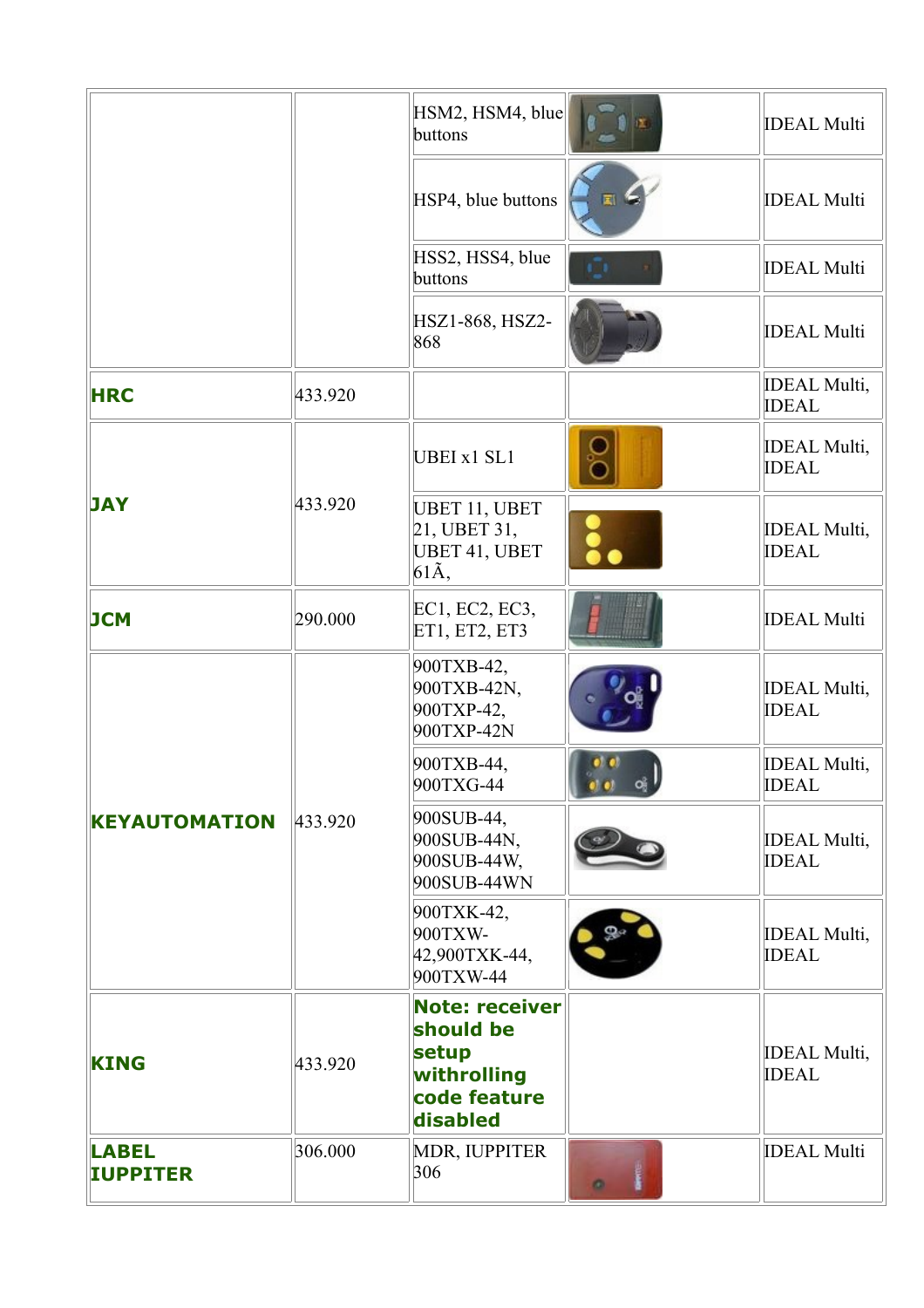|               | 433.920            | RJW/1E, RJW/2E,<br>RJW/4E, RJW/12E                                                       |                         | <b>IDEAL Multi,</b><br><b>IDEAL</b> |
|---------------|--------------------|------------------------------------------------------------------------------------------|-------------------------|-------------------------------------|
|               |                    | MDW/1E,<br>MDW/2E                                                                        |                         | <b>IDEAL Multi,</b><br><b>IDEAL</b> |
|               | 306.000            | TSA4                                                                                     | $\bullet\bullet\bullet$ | <b>IDEAL Multi</b>                  |
|               |                    | <b>TMW</b>                                                                               |                         | <b>IDEAL Multi,</b><br><b>IDEAL</b> |
|               |                    | TSAW2N,<br>TSAW4N                                                                        |                         | <b>IDEAL Multi,</b><br><b>IDEAL</b> |
|               |                    | TCP3 $\tilde{A}$ , (this is a<br>code duplicator)                                        |                         | <b>IDEAL Multi,</b><br><b>IDEAL</b> |
| <b>LEB</b>    | 433.920            | <b>TRK4 Note:</b><br>receiver<br>should be<br>configured to<br>disable rolling<br>check. |                         | <b>IDEAL Multi,</b><br><b>IDEAL</b> |
|               |                    | TPW4                                                                                     |                         | <b>IDEAL Multi,</b><br><b>IDEAL</b> |
|               | 868.300            | TPK4                                                                                     |                         | <b>IDEAL Multi</b>                  |
|               | 302.000            | LE TX1, LE TX2                                                                           |                         | <b>IDEAL Multi</b>                  |
| <b>LINCE</b>  | 433.920            | LR 2035                                                                                  |                         | <b>IDEAL Multi,</b><br><b>IDEAL</b> |
| <b>LINEAR</b> | 300.000<br>310.000 | <b>MULTI-CODE</b><br>308911, 308913,<br>1089                                             | $\overline{10}$         | <b>IDEAL Multi</b>                  |
|               |                    | <b>MULTI-CODE</b><br>412001, 414001,<br>109410, 109710                                   | $\bigoplus$ $($         | <b>IDEAL Multi</b>                  |
|               |                    | <b>MULTICODE</b><br>306010, 307010,<br>108210                                            | пы                      | <b>IDEAL Multi</b>                  |
|               |                    | <b>MULTI-CODE</b><br>308301, 308302                                                      | 叶                       | <b>IDEAL Multi</b>                  |
|               |                    | MULTI-CODE<br>105015                                                                     |                         | <b>IDEAL Multi</b>                  |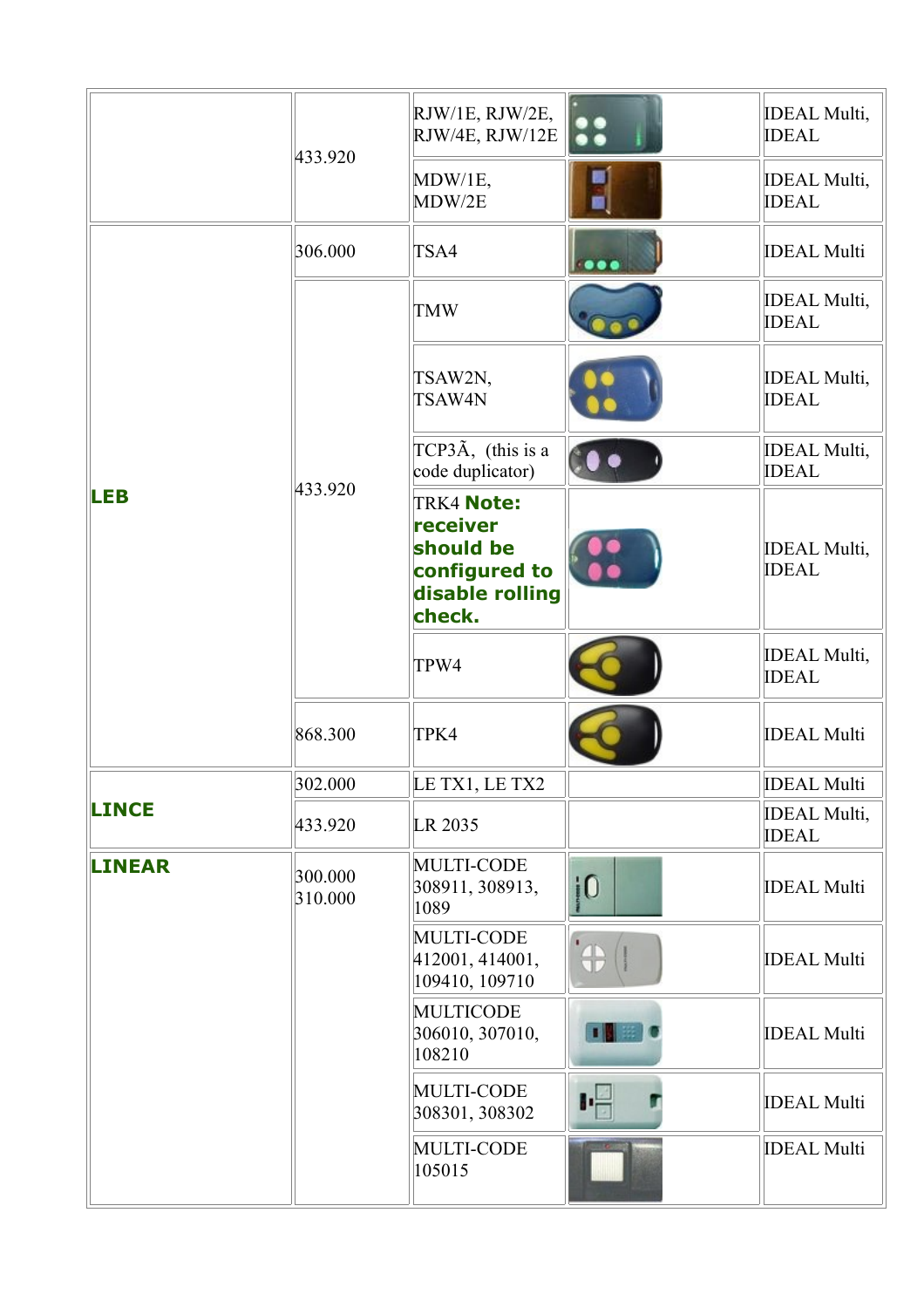|                                     |         | Delta3 Moore-o-<br>Matic: DT, DT2,<br>DT2A, DT22A,<br>DTC, DTD |                        | <b>IDEAL Multi</b>                          |
|-------------------------------------|---------|----------------------------------------------------------------|------------------------|---------------------------------------------|
|                                     | 310.000 | Delta 3 Moore-o-<br>Matic: DT3, DT4                            | $\ddot{\cdot}$         | <b>IDEAL Multi</b>                          |
|                                     |         | Delta 3 Moore-o-<br>Matic: Mini-T LB<br>"LadyBug"              |                        | <b>IDEAL Multi</b>                          |
|                                     | 312.000 | Delta3 DTK<br>(canada)                                         |                        | <b>IDEAL Multi</b>                          |
| <b>MA SYSTEM</b>                    | 433.920 | MA TX1, MA TX2,<br>MATX3                                       |                        | <b>IDEAL Multi,</b><br><b>IDEAL</b>         |
|                                     | 418.000 | D212, D222, D232                                               |                        | <b>IDEAL Multi</b>                          |
| <b>MARANTEC</b>                     | 433.920 | D <sub>101</sub>                                               |                        | <b>IDEAL Multi,</b><br><b>IDEAL</b>         |
|                                     |         | D12                                                            | $\bullet$<br><b>BB</b> | <b>IDEAL Multi,</b><br><b>IDEAL</b>         |
|                                     |         | D212, D222, D232                                               |                        | <b>IDEAL Multi,</b><br><b>IDEAL</b>         |
|                                     |         | Digital 302, D302                                              |                        | <b>IDEAL Multi</b><br>Rev.4, IDEAL<br>Rev.4 |
|                                     |         | Digital 304, D304                                              |                        | <b>IDEALMulti</b><br>Rev.4, IDEAL<br>Rev.4  |
|                                     | 868.300 | Digital 302, D302                                              |                        | <b>IDEAL Multi</b><br>Rev.4 Rev.4           |
|                                     |         | Digital 304, D304                                              |                        | <b>IDEAL Multi</b><br>Rev.4 Rev.4           |
| <b>MCZ</b>                          | 433.920 | Aster                                                          |                        | <b>IDEAL Multi,</b><br><b>IDEAL</b>         |
| MEIÃ <i>f</i> Å, NER                |         | LW433-1, LW433-<br>2, LW433-4                                  |                        | <b>IDEAL Multi,</b><br><b>IDEAL</b>         |
| <b>MEISSNER</b>                     | 433.920 | Pocket 3750 1, 2, 4                                            |                        | <b>IDEAL Multi,</b><br><b>IDEAL</b>         |
| <b>MKTECHNO</b><br><b>MK-TECHNO</b> | 306.000 | MK-TECHNO TX1<br>and MKTECHNO<br>TX2 with RED                  |                        | <b>IDEAL Multi</b>                          |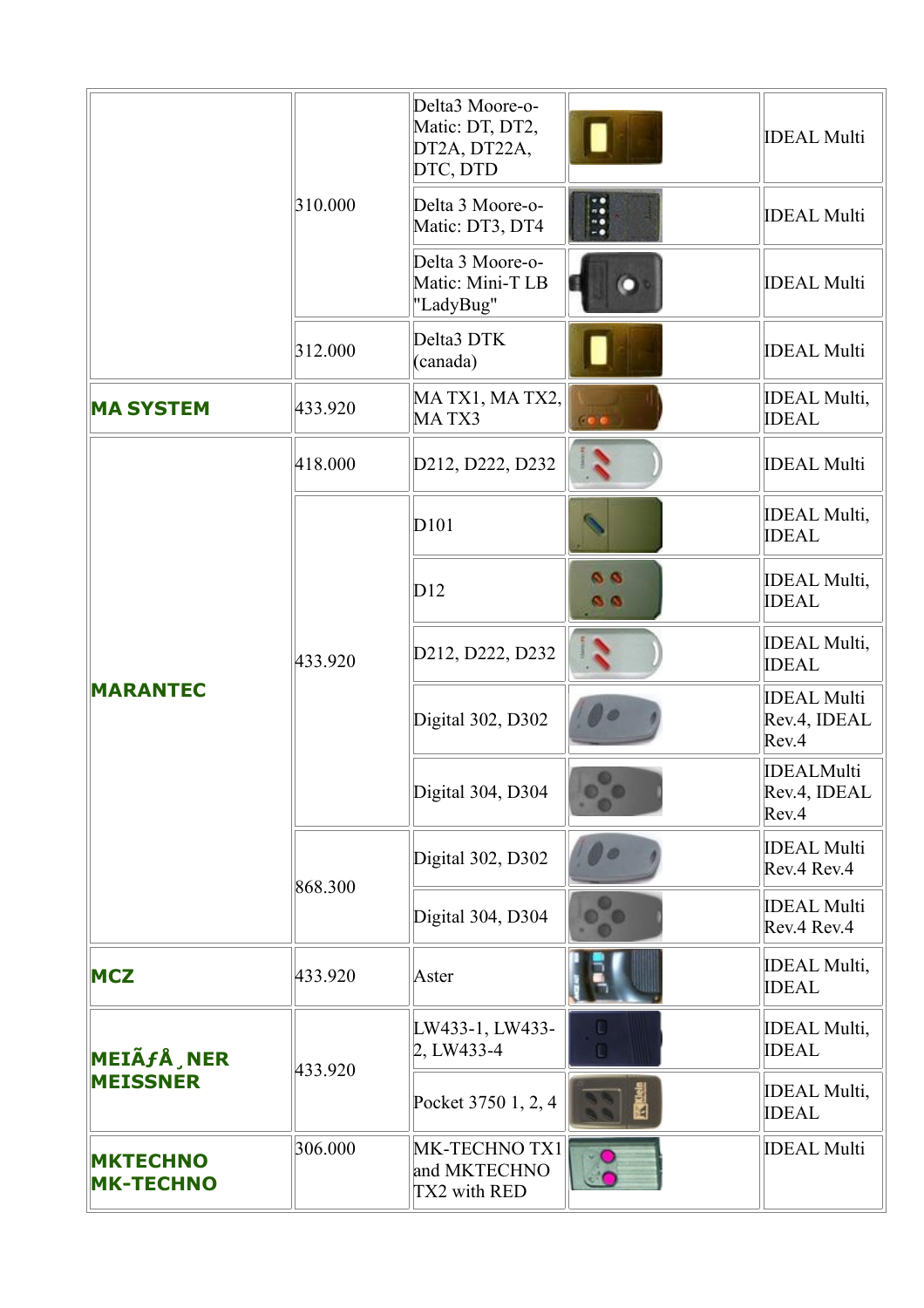|                                      |         | <b>LED</b>                                                                                             |                            |                                      |
|--------------------------------------|---------|--------------------------------------------------------------------------------------------------------|----------------------------|--------------------------------------|
|                                      | 433.920 | ARC2, ARC4                                                                                             |                            | <b>IDEAL Multi</b> ,<br><b>IDEAL</b> |
| <b>MONSEIGNEUR</b>                   |         | TDR 400 3845,<br>TDR 400 3846,<br>TDR 400 3847<br>T1SAW433,<br>T2SAW433,<br>T4SAW433                   |                            | <b>IDEAL Multi,</b><br><b>IDEAL</b>  |
| <b>MOTORLINE</b><br><b>STATEUROP</b> | 433.920 | MX1, MX2, MX3,<br>MX4, MX6<br>MX11, MX12,<br>MX13                                                      |                            | <b>IDEAL Multi,</b><br><b>IDEAL</b>  |
| <b>MOTOSTAR</b>                      | 433.920 | CLIKSTAR2,<br><b>CLICKSTAR4</b><br>CLICK-4M,<br><b>CLICKSTAR RE</b><br>532, CLICKSTAR<br><b>RE 534</b> |                            | <b>IDEAL Multi,</b><br><b>IDEAL</b>  |
| <b>NICE</b>                          | 306.000 | EASY S1, S2, S4                                                                                        |                            | <b>IDEAL Multi</b>                   |
|                                      | 433.920 | FLO1, FLO2,<br>FLO4                                                                                    |                            | <b>IDEAL Multi,</b><br><b>IDEAL</b>  |
|                                      |         | <b>VERY VE</b>                                                                                         | $\bullet$ AM $\bullet$ MIN | <b>IDEAL Multi,</b><br><b>IDEAL</b>  |
| <b>NOLOGO</b>                        | 306.000 |                                                                                                        |                            | <b>IDEAL Multi</b>                   |
|                                      | 433.920 | <b>ECO DIP</b>                                                                                         |                            | <b>IDEAL Multi,</b><br><b>IDEAL</b>  |
|                                      |         | BIT N1, BIT N2                                                                                         | $\rm ^{O}O$                | <b>IDEAL Multi</b>                   |
| <b>NOVOTECNICA</b>                   | 306.000 | BIT NT1, BIT NT2,<br><b>BIT NT4</b>                                                                    |                            | <b>IDEAL Multi</b>                   |
| OG                                   | 433.920 | OG62, OG64                                                                                             |                            | <b>IDEAL Multi,</b><br><b>IDEAL</b>  |
| 0&0<br>OeO, OandO, OetO              | 306.000 | OeO TX2, TX4<br>(green buttons)                                                                        |                            | <b>IDEAL Multi</b>                   |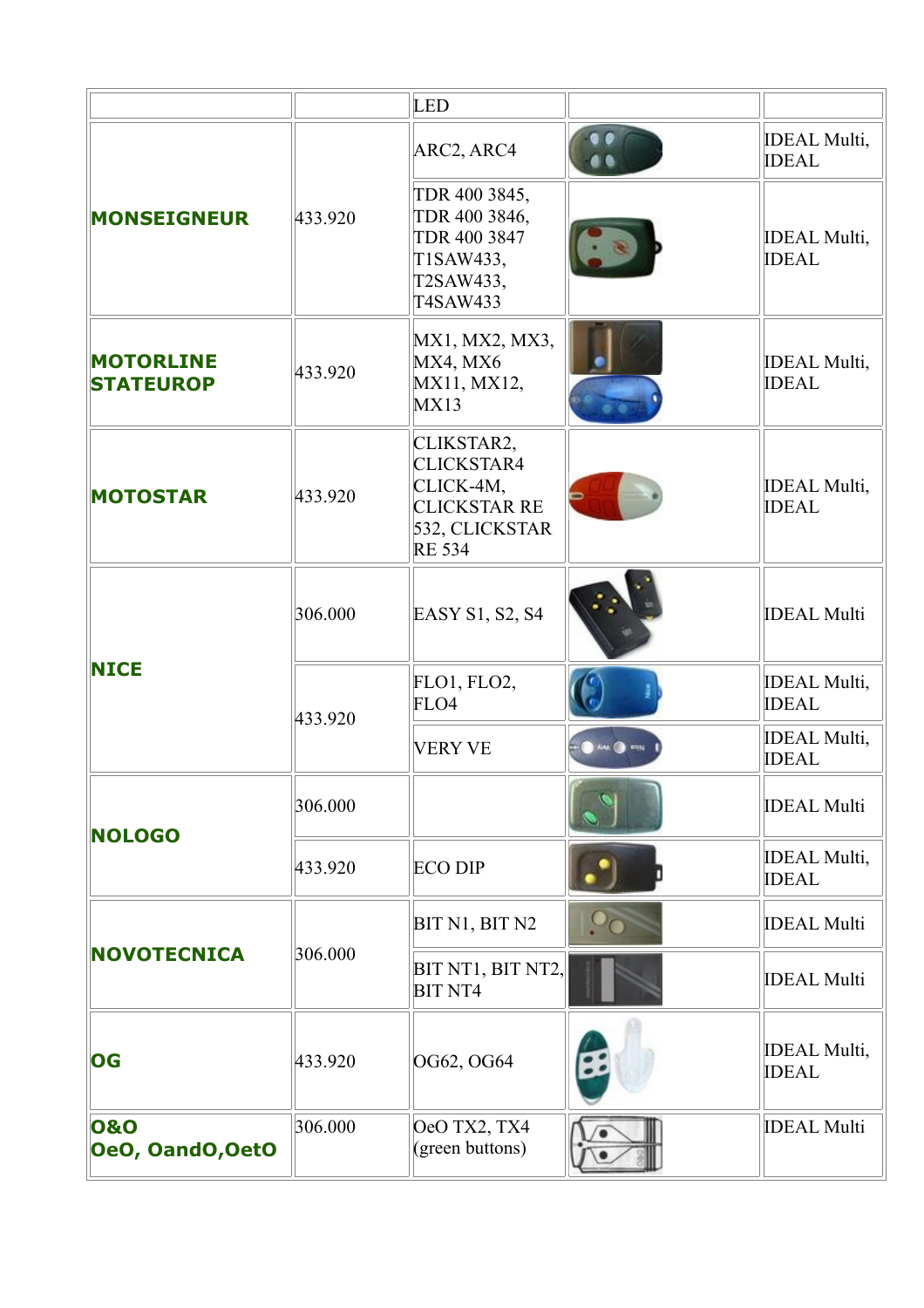|                                | 433.920 | OeO TX4-E, TX2-<br>E (red buttons)                 |                       | <b>IDEAL Multi,</b><br><b>IDEAL</b>  |
|--------------------------------|---------|----------------------------------------------------|-----------------------|--------------------------------------|
|                                |         | OeO T-COM DS 4-<br>$2,0&0$ T-COM<br><b>DS</b> 4-4  |                       | <b>IDEAL Multi,</b><br><b>IDEAL</b>  |
|                                | 306.000 | TS <sub>2</sub> M                                  |                       | <b>IDEAL Multi</b>                   |
| <b>OPENOUT</b>                 | 433.920 | TMQ 433 2, TMQ<br>4334                             |                       | <b>IDEAL Multi,</b><br><b>IDEAL</b>  |
| <b>PIAZZETTA</b>               | 433.920 | 4 buttons for<br>wood/pellet heater                |                       | <b>IDEAL Multi</b> ,<br><b>IDEAL</b> |
| <b>PORTAMATIC</b>              | 433.920 | MPH01, MPH02                                       |                       | <b>IDEAL Multi</b> ,<br><b>IDEAL</b> |
| <b>POWERFIX Profi</b><br>(Lid) | 433.920 | <b>RCB-A 3600R</b>                                 |                       | <b>IDEAL Multi,</b><br><b>IDEAL</b>  |
| <b>PRASTEL</b>                 | 306.000 | NCSMT1,<br>NCSMT2P,<br>NCSMT4P                     |                       | <b>IDEAL Multi</b>                   |
|                                |         | KMFT2P,<br>KMFT4P,<br><b>KMFT2P93,</b><br>KMFT4P93 |                       | <b>IDEAL Multi</b>                   |
|                                | 433.920 | MPSTF2E,<br>MPSTF4E                                |                       | <b>IDEAL Multi,</b><br><b>IDEAL</b>  |
| <b>PROEM</b>                   | 433.920 | ER2C4ACM,<br>ER4C4ACM                              |                       | <b>IDEAL Multi</b> ,<br><b>IDEAL</b> |
|                                |         | ETY_433N2, ETY<br>433N4                            | $\bullet^\circ_\circ$ | <b>IDEAL Multi,</b><br><b>IDEAL</b>  |
| <b>PROGET</b>                  | 433.920 | EMI433-N2                                          |                       | <b>IDEAL Multi,</b><br><b>IDEAL</b>  |
| <b>PROTECO</b>                 |         | <b>TX433</b>                                       | $\cdot \frac{5}{3}$   | <b>IDEAL Multi,</b><br><b>IDEAL</b>  |
|                                | 433.920 | <b>EUROMATIC</b>                                   |                       | <b>IDEAL Multi,</b><br><b>IDEAL</b>  |
|                                |         | <b>HIT</b>                                         |                       | <b>IDEAL Multi,</b><br><b>IDEAL</b>  |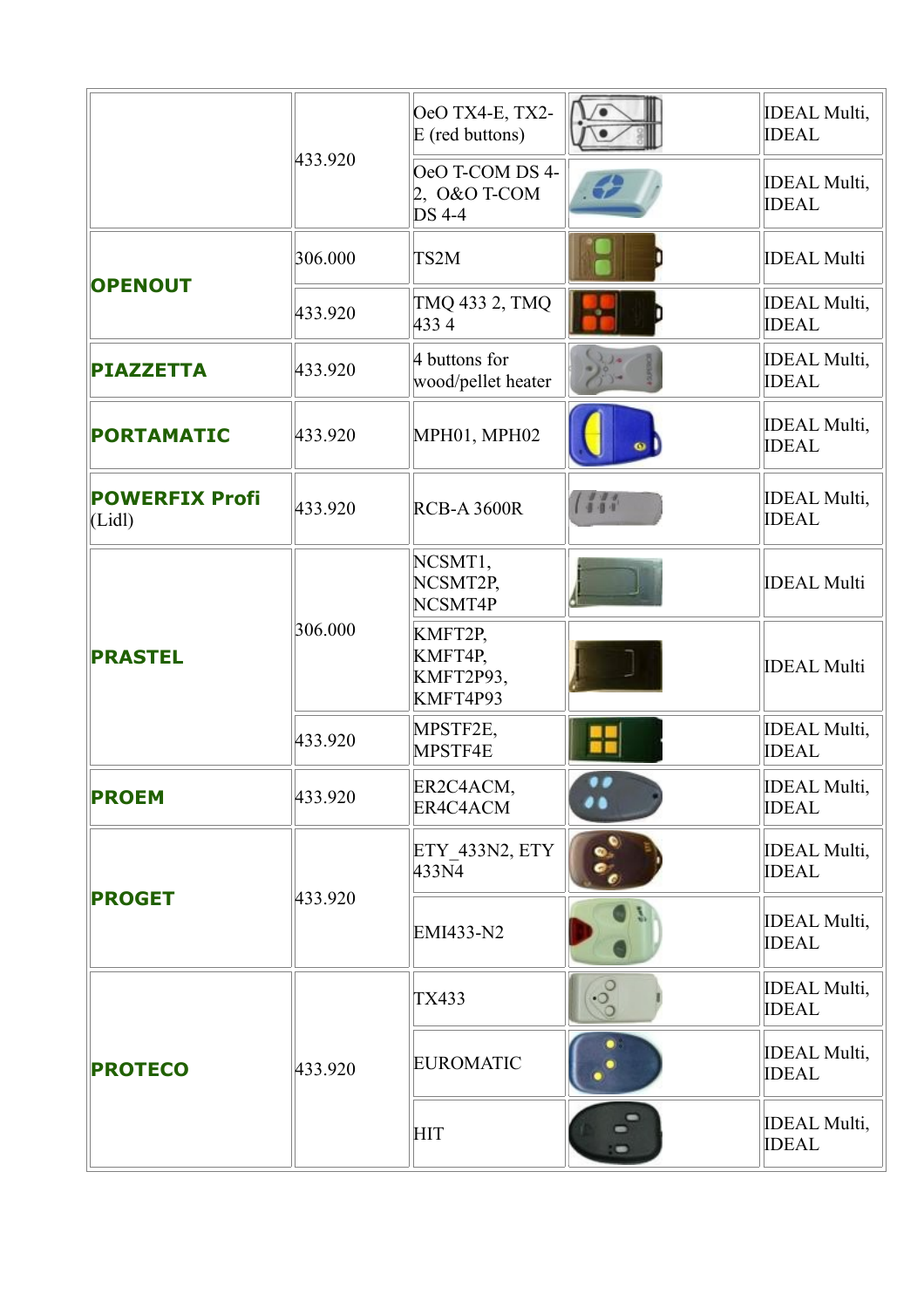| <b>PUJOL</b>      | 288.000 | JCM TRINARIO 1,<br>TRINARIO 2,<br><b>TRINARIO 3</b>                                                                                          |                           | <b>IDEAL Multi</b>                  |
|-------------------|---------|----------------------------------------------------------------------------------------------------------------------------------------------|---------------------------|-------------------------------------|
|                   | 288.000 | TT1, TT2,<br>TRINARIO 1,<br><b>TRINARIO 2</b>                                                                                                |                           | <b>IDEAL Multi</b>                  |
| <b>PULSAR</b>     | 318.000 | 9931-318, 9931T-<br>318                                                                                                                      |                           | <b>IDEAL Multi</b>                  |
|                   | 287.000 | Tx SA4, Serie<br>Argento, SA                                                                                                                 | 1111                      | <b>IDEAL Multi</b>                  |
| <b>QUASAR</b>     | 287.000 | TXSA2T                                                                                                                                       |                           | <b>IDEAL Multi</b>                  |
|                   | 306.000 | 300 2, 300 4                                                                                                                                 | 1111                      | <b>IDEAL Multi</b>                  |
|                   | 433.920 | 433 TANGO SLIM<br><b>BLEU</b>                                                                                                                |                           | <b>IDEAL Multi,</b><br><b>IDEAL</b> |
| <b>QUICK</b>      | 433.92  | Model: 302                                                                                                                                   |                           | <b>IDEAL Multi</b>                  |
| <b>RADIODIGIT</b> | 291.000 | TBM, TCM                                                                                                                                     |                           | <b>IDEAL Multi</b>                  |
|                   |         | R80/TX12,<br>R80/TX14,<br>R80/TX12R,<br><b>R80/TX14R</b>                                                                                     |                           |                                     |
| <b>ROGER</b>      | 433.920 | H80/TX22                                                                                                                                     |                           | <b>IDEAL Multi,</b><br><b>IDEAL</b> |
|                   |         | G80/TX32,<br>G80/TX34,<br>G80/TX32R,<br>G80/TX34R                                                                                            |                           |                                     |
| <b>SEA</b>        |         |                                                                                                                                              |                           | <b>IDEAL Multi,</b><br><b>IDEAL</b> |
|                   | 433.920 | SMART433 TX2<br>DIP,<br>SMART433 TX3<br><b>DIP</b><br>SMART433_TX2_<br>COPY, SMART433<br>TX3 COPY<br>Smart2 Dip Switch,<br>Smart3 Dip Switch |                           | <b>IDEAL Multi,</b><br><b>IDEAL</b> |
|                   | 868.350 | 231103, SEA868 4                                                                                                                             | $\frac{\bullet}{\bullet}$ | <b>IDEAL Multi</b>                  |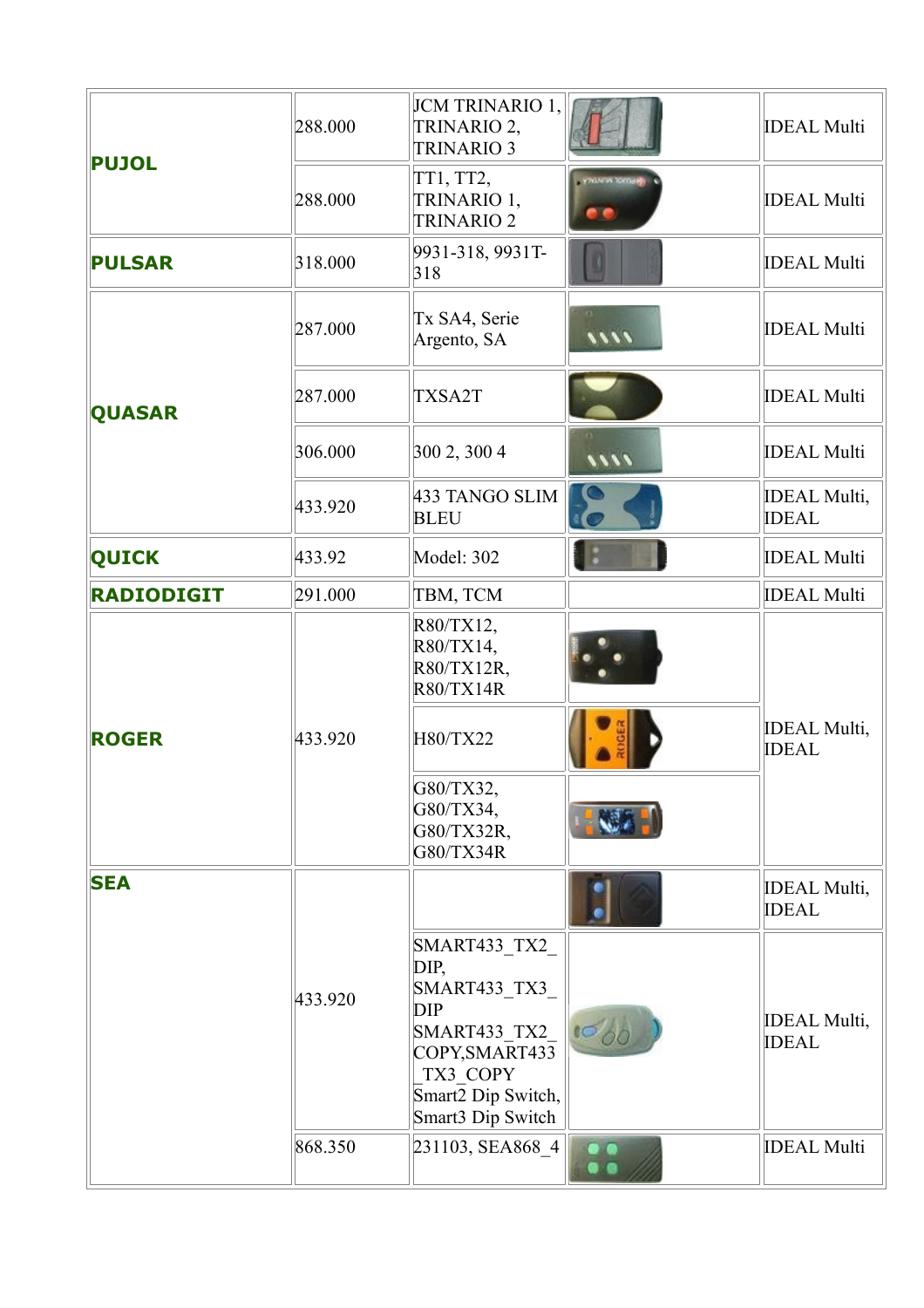|                                     |         | 231103, Head2 Dip<br>Switch                                                                         |               | <b>IDEAL Multi</b>                  |
|-------------------------------------|---------|-----------------------------------------------------------------------------------------------------|---------------|-------------------------------------|
|                                     |         | <b>SMART868-TX2-</b><br>DIP, SMART868-<br><b>TX3-DIP</b><br>Smart2 Dip Switch,<br>Smart3 Dip Switch |               | <b>IDEAL Multi</b>                  |
|                                     | 306/330 | TX1, TX2, TX3,<br>TX4, TX1/330<br>TX2/330, TX3/330,<br>TX4/330                                      |               | <b>IDEAL Multi</b>                  |
|                                     |         | TXS1, TXS2,<br>TXS3, TXS4                                                                           |               | <b>IDEAL Multi,</b><br><b>IDEAL</b> |
|                                     |         | Behappy S1,<br>Behappy S2,<br>Behappy S3                                                            |               | <b>IDEAL Multi,</b><br><b>IDEAL</b> |
| <b>SEAV</b>                         | 433.920 | Be Easy TX, Be<br>Easy Murale2                                                                      |               | <b>IDEAL Multi,</b><br><b>IDEAL</b> |
|                                     |         | BeSmart S2,<br><b>BeSmart S4</b>                                                                    |               | <b>IDEAL Multi,</b><br><b>IDEAL</b> |
|                                     |         | BeFree S1                                                                                           |               | <b>IDEAL Multi,</b><br><b>IDEAL</b> |
|                                     | 868.300 | BeSmart H <sub>2</sub> ,<br><b>BeSmart H4</b>                                                       |               | <b>IDEAL Multi</b>                  |
|                                     |         | BeFree H1                                                                                           |               | <b>IDEAL Multi</b>                  |
|                                     |         | <b>SV R2C</b>                                                                                       | $\frac{1}{2}$ | <b>IDEAL Multi,</b><br><b>IDEAL</b> |
|                                     |         | <b>SV R2C</b>                                                                                       |               | <b>IDEAL Multi,</b><br><b>IDEAL</b> |
| <b>SECURVERA</b>                    | 433.920 | <b>SV R4C</b>                                                                                       |               | <b>IDEAL Multi,</b><br><b>IDEAL</b> |
|                                     |         | <b>SV R6C</b>                                                                                       |               | <b>IDEAL Multi,</b><br><b>IDEAL</b> |
| <b>SENDER</b>                       | 433.920 |                                                                                                     |               | <b>IDEAL Multi,</b><br><b>IDEAL</b> |
| <b>SENTRY</b>                       | 403.550 | <b>SENTRY</b> binary,<br><b>SENTRY</b> trinary                                                      |               | <b>IDEAL Multi</b>                  |
| <b>MARTIN</b><br><b>ELECTRONICS</b> | 433.920 | <b>SENTRY</b> binary                                                                                |               | <b>IDEAL Multi,</b><br><b>IDEAL</b> |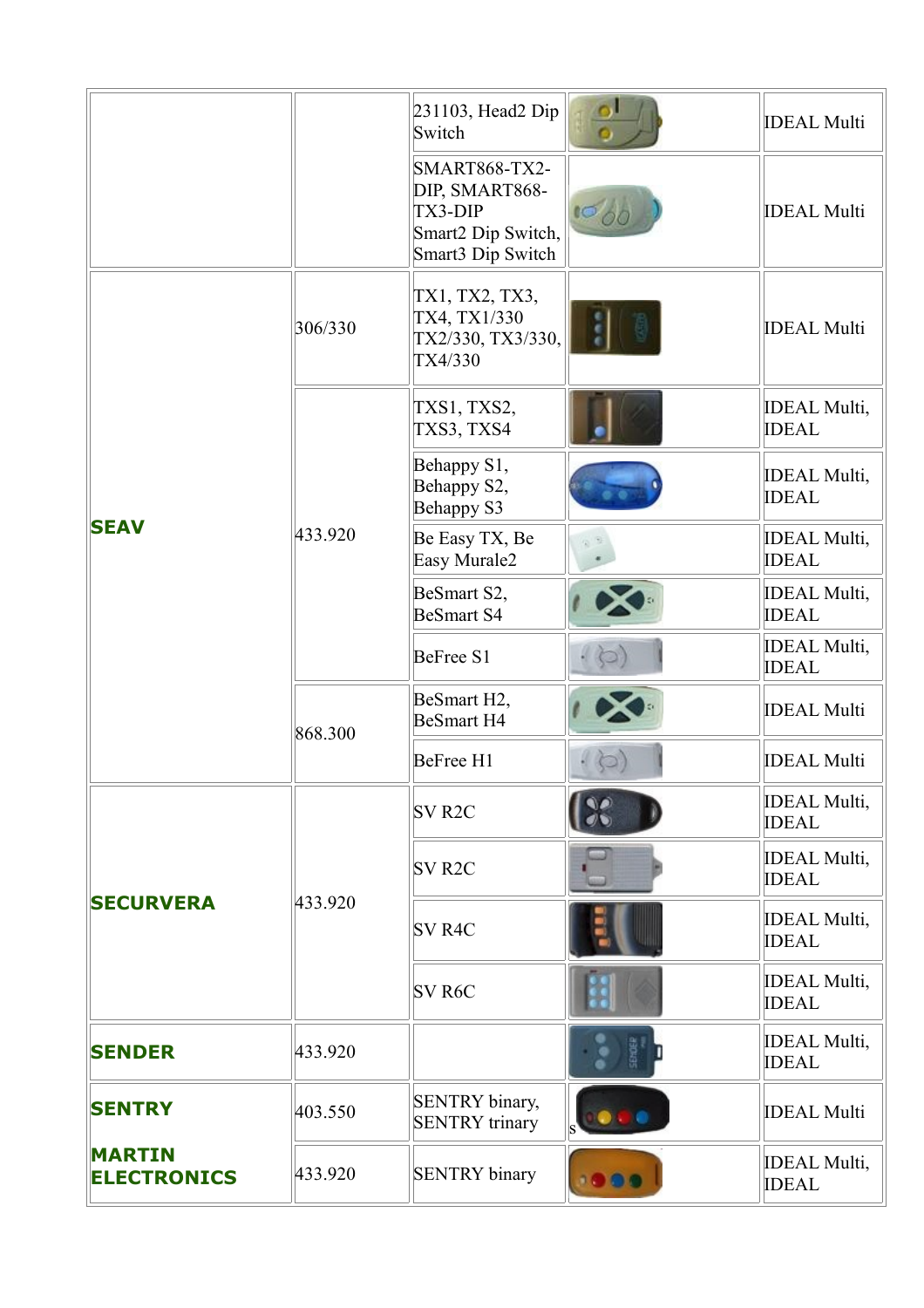| <b>SERAI</b>            | 310.000            | OG/32                                                                          |                            | <b>IDEAL Multi</b>                   |
|-------------------------|--------------------|--------------------------------------------------------------------------------|----------------------------|--------------------------------------|
|                         |                    | OG/52, OG/54,<br>OG/82, OG/84                                                  |                            | <b>IDEAL Multi,</b><br><b>IDEAL</b>  |
|                         | 433.920            | OG/28, OG/48,<br>OG/62, OG/64                                                  |                            | <b>IDEAL Multi,</b><br><b>IDEAL</b>  |
|                         |                    | OG/02, OG/04                                                                   |                            | <b>IDEAL Multi,</b><br><b>IDEAL</b>  |
| <b>SICE</b>             | 433.920            | <b>TX4 CLACK</b><br><b>Bigfoot</b>                                             |                            | <b>IDEAL Multi,</b><br><b>IDEAL</b>  |
|                         | 306.000            | Green case with<br>black buttons                                               |                            | <b>IDEAL Multi</b>                   |
| <b>SILVELOX - INTRA</b> | 433.920            | Silvelox Intra<br>HSM4                                                         |                            | <b>IDEAL Multi,</b><br><b>IDEAL</b>  |
| <b>SIMBA</b>            | 433.920            | Simba RC1, Simba<br>RC4                                                        |                            | <b>IDEAL Multi,</b><br><b>IDEAL</b>  |
| <b>SIMINOR</b>          | 433.920            | ER2C4ACM,<br>ER4C4ACM,<br>ER2C4ACS,<br>ER4C4ACS                                |                            | <b>IDEAL Multi,</b><br><b>IDEAL</b>  |
|                         | 300.000<br>310.000 | MultiLink<br>SD300M, Skylink<br>[100, LD310M,<br><b>SD310M</b>                 | $\frac{1}{2}$<br><b>PU</b> | <b>IDEAL Multi</b>                   |
| <b>SKYLINK</b>          | 318.000            | <b>Skylink Mltilink</b><br>PD-318M                                             |                            | <b>IDEAL Multi</b>                   |
|                         | 390.000            | Multilink CB-<br>390M, CD-390M<br>(versions<br>compatible with<br>Chamberlain) |                            | <b>IDEAL Multi</b>                   |
| <b>SMD</b>              | 433.920            | LW433-1, LW433-<br>$2, LW433-4:AM$<br>models only                              |                            | <b>IDEAL Multi,</b><br><b>IDEAL</b>  |
| <b>SOMFY</b>            | 433.920            | <b>LEB TMW</b>                                                                 |                            | <b>IDEAL Multi</b> ,<br><b>IDEAL</b> |
| <b>SPARKRITE</b>        | ?                  | <b>SRA2-2</b>                                                                  |                            | <b>IDEAL Multi</b>                   |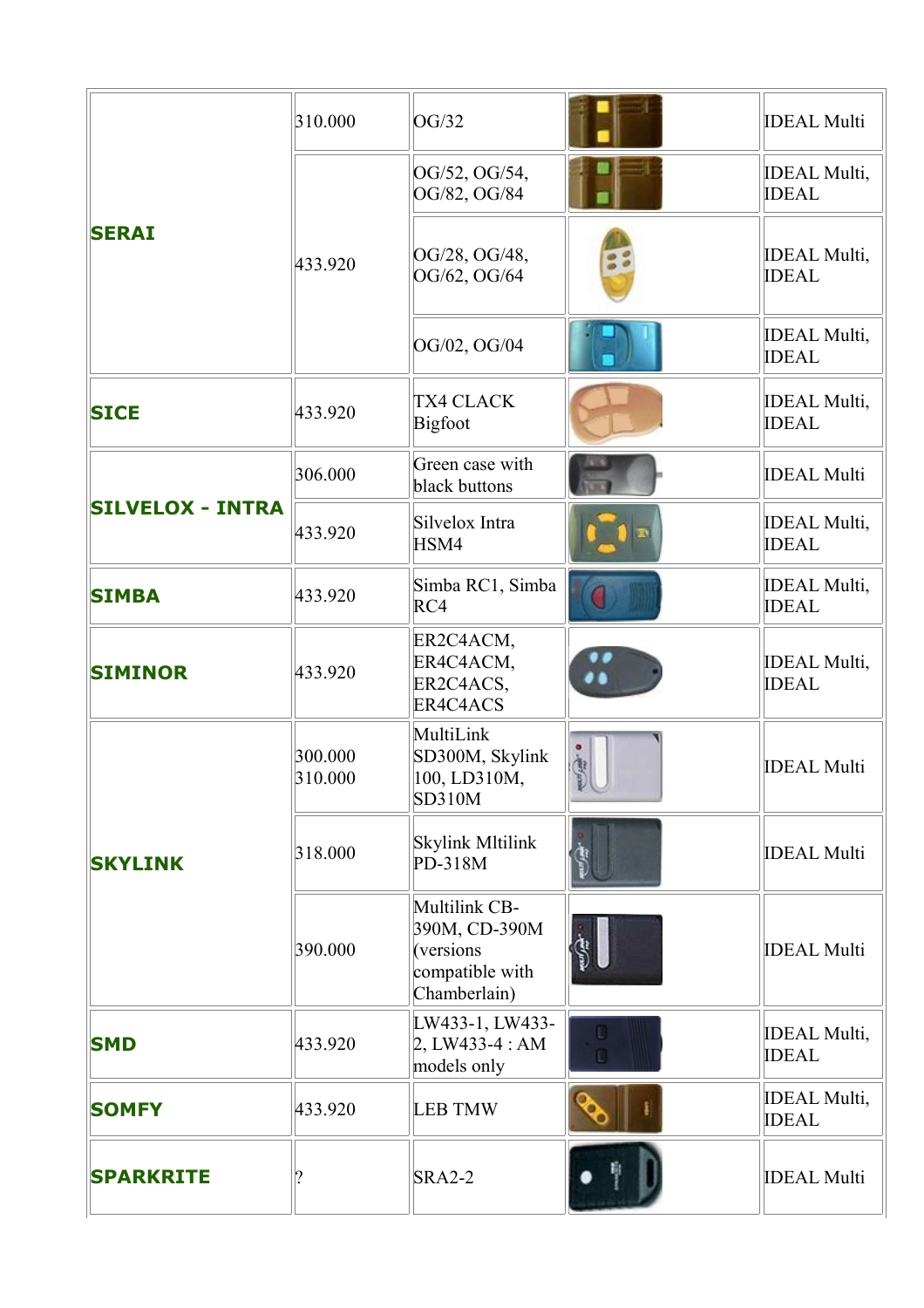| <b>STAGNOLI</b> | 433.920                                  | <b>ZEUS AZTR</b>                                                                                         |              | <b>IDEAL Multi</b> ,<br><b>IDEAL</b>                                                                   |
|-----------------|------------------------------------------|----------------------------------------------------------------------------------------------------------|--------------|--------------------------------------------------------------------------------------------------------|
|                 | 868.350                                  | <b>ZEUS AZTR</b>                                                                                         |              | <b>IDEAL Multi</b>                                                                                     |
|                 |                                          | 24286                                                                                                    |              | <b>IDEAL Multi</b>                                                                                     |
|                 |                                          | 1082                                                                                                     |              | <b>IDEAL Multi</b>                                                                                     |
| <b>STANLEY</b>  | 310.000                                  | 1050                                                                                                     |              | <b>IDEAL Multi</b><br><b>IDEAL Multi</b><br><b>IDEAL Multi</b><br><b>IDEAL Multi</b> ,<br><b>IDEAL</b> |
|                 |                                          | 1094                                                                                                     | $\bullet$    |                                                                                                        |
|                 |                                          | 1097                                                                                                     | H            |                                                                                                        |
| <b>STARTEC</b>  | 433.920                                  | TXQ2                                                                                                     |              |                                                                                                        |
| <b>STINGER</b>  | 300.000<br>310.000<br>318.000<br>390.000 | 300MCD21V,<br>300MCD22V<br>310MCD21V,<br>310LID21V,<br>310LID22V<br>318ALD31V<br>390LMD21V,<br>390LMPB1V | diff. colors | <b>IDEAL Multi</b>                                                                                     |
|                 | 315.000                                  | 250 TXA2, 250<br>TXA4                                                                                    |              | <b>IDEAL Multi</b>                                                                                     |
| <b>TAU</b>      |                                          | 250 SLIM, 250K-<br><b>SLIM, 250K-</b><br><b>SLIMC</b>                                                    |              | <b>IDEAL Multi,</b><br><b>IDEAL</b>                                                                    |
|                 | 433.920                                  | 250TXD2,<br>250TXD4                                                                                      |              | <b>IDEAL Multi</b> ,<br><b>IDEAL</b>                                                                   |
|                 |                                          | $250$ BUG2,<br>$250$ BUG4                                                                                |              | <b>IDEAL Multi</b> ,<br><b>IDEAL</b>                                                                   |
|                 |                                          | 250T-4, 250T-4C                                                                                          |              | <b>IDEAL Multi</b> ,<br><b>IDEAL</b>                                                                   |
| <b>TEC KEY</b>  | 300.000                                  | <b>MK1010</b>                                                                                            |              | <b>IDEAL Multi</b>                                                                                     |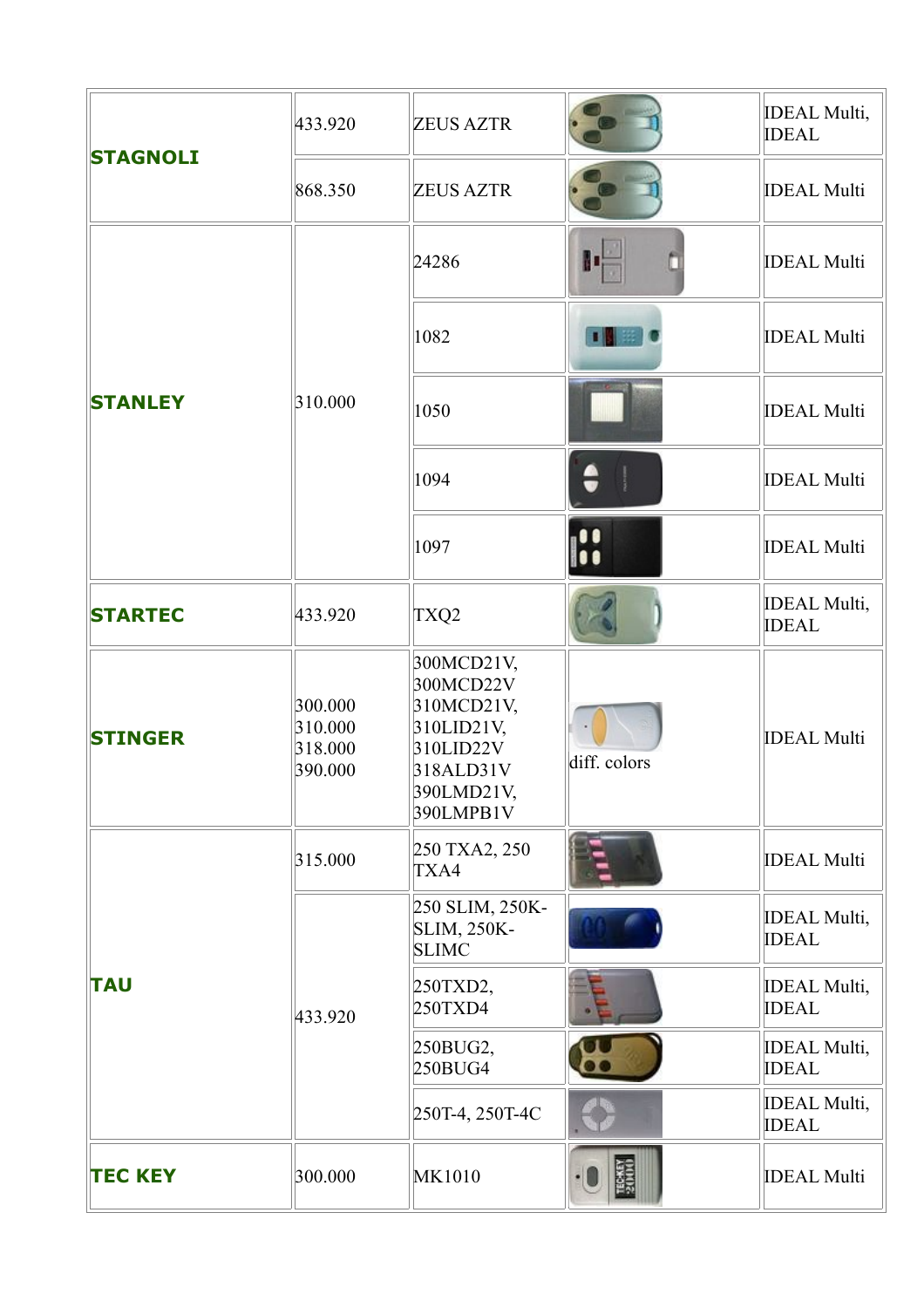| <b>TECNOMATIC</b>                                         | 433.920 | TQ433                                                                  |                                     | <b>IDEAL Multi,</b><br><b>IDEAL</b> |
|-----------------------------------------------------------|---------|------------------------------------------------------------------------|-------------------------------------|-------------------------------------|
| <b>TEDSEN</b><br><b>BERNER</b><br><b>GFA Elektromaten</b> |         | SKX1MD,<br>SKX2MD,<br>SKX3MD,<br><b>SKX4MD</b>                         | $\circ$<br>$\circ$                  | <b>IDEAL Multi,</b><br><b>IDEAL</b> |
|                                                           |         | SKX1KD,<br>SKX2KD,<br>SKX4KD,<br><b>SKX6KD</b>                         | 0.0.0<br>$\sigma$ $\sigma$ $\sigma$ | <b>IDEAL Multi,</b><br><b>IDEAL</b> |
|                                                           |         | SKX1DL,<br>SKX2DL,<br>SKX3DL,<br><b>SKX4DL</b>                         |                                     | <b>IDEAL Multi,</b><br><b>IDEAL</b> |
|                                                           | 433.920 | SKX1LC,<br>SKX2LC,<br>SKX3LC, SKX4LC                                   | $\Omega$                            | <b>IDEAL Multi,</b><br><b>IDEAL</b> |
|                                                           |         | SKX1SL, SKX2SL,<br>SKX3SL, SKX4SL                                      |                                     | <b>IDEAL Multi,</b><br><b>IDEAL</b> |
|                                                           |         | <b>SKJ</b>                                                             |                                     | <b>IDEAL Multi,</b><br><b>IDEAL</b> |
|                                                           |         | SKX1WD,<br>SKX2WD,<br>SKX4WD,<br>SKX11WD,<br>SKX22WD,<br>SKX44WD       |                                     | <b>IDEAL Multi,</b><br><b>IDEAL</b> |
| <b>TELCOMA</b>                                            | 306.000 | RCS TP2                                                                | $\bullet$                           | <b>IDEAL Multi</b><br>Rev.4         |
|                                                           |         | RCST2, RCST4                                                           |                                     | <b>IDEAL Multi</b><br>Rev.4         |
|                                                           | 433.920 | Telcoma EDGE 2,<br>Telcoma EDGE 4                                      |                                     | <b>IDEAL Multi,</b><br><b>IDEAL</b> |
|                                                           |         | TANGO 2 SW,<br><b>TANGO4 SW</b>                                        |                                     | <b>IDEAL Multi,</b><br><b>IDEAL</b> |
|                                                           |         | TANGO BLUE 2,<br>TANGO 4 BLUE,<br>TANGO BLEU 2,<br><b>TANGO BLEU 4</b> |                                     | <b>IDEAL Multi,</b><br><b>IDEAL</b> |
|                                                           |         | TANGO 2 N,<br><b>TANGO 4 N</b>                                         |                                     | <b>IDEAL Multi,</b><br><b>IDEAL</b> |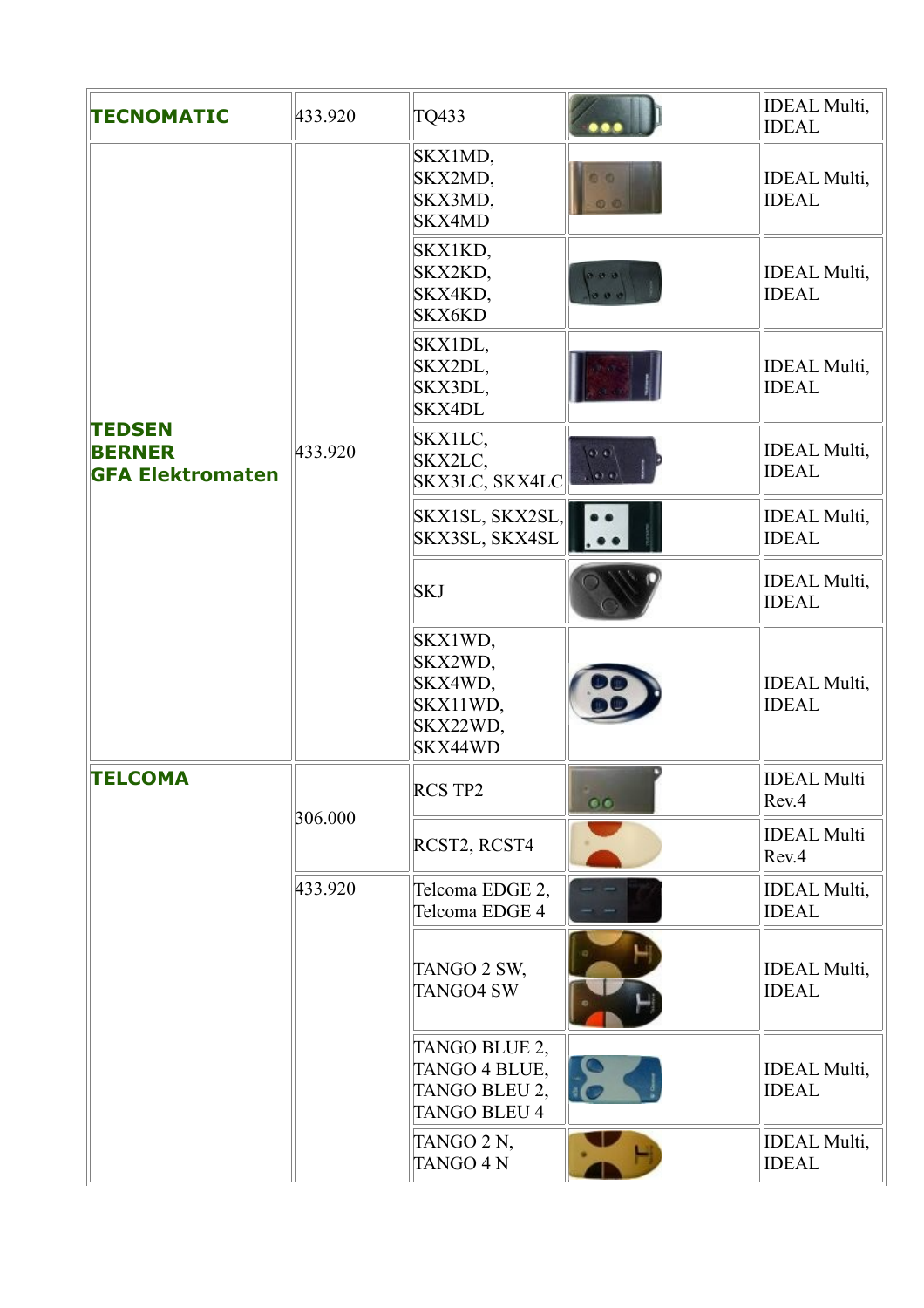|                                 |         | TANGO 2 SLIM,<br><b>TANGO 4 SLIM</b>                                                                            |                        | <b>IDEAL Multi,</b><br><b>IDEAL</b>  |
|---------------------------------|---------|-----------------------------------------------------------------------------------------------------------------|------------------------|--------------------------------------|
|                                 |         | Telcoma Noire2,<br>Noire4<br><b>Note: Rolling-</b><br>code jumper<br>should be<br>removed from<br>the receiver! | <b>PO</b> 4            | <b>IDEAL Multi,</b><br><b>IDEAL</b>  |
|                                 |         | <b>TANGO WIN3</b>                                                                                               | uz7ri                  | <b>IDEAL Multi,</b><br><b>IDEAL</b>  |
|                                 |         | TANGO2,<br>TANGO4                                                                                               | $\bullet$<br>$\bullet$ | <b>IDEAL Multi,</b><br><b>IDEAL</b>  |
| <b>TELEMATIC</b>                | 300.000 | TL1, TL2                                                                                                        |                        | <b>IDEAL Multi</b>                   |
| <b>TKC</b>                      | 433.920 | <b>TSAW433</b>                                                                                                  |                        | <b>IDEAL Multi,</b><br><b>IDEAL</b>  |
| <b>TONKARR</b>                  | 287.000 | TK <sub>2</sub>                                                                                                 |                        | <b>IDEAL Multi</b>                   |
| <b>TORAG</b>                    | 433.920 | S429 1, S429 2,<br>S4294                                                                                        |                        | <b>IDEAL Multi,</b><br><b>IDEAL</b>  |
|                                 |         | HS, Dorma HS43<br>1E, HS43 2E, HS43<br>3E, HS43 4E                                                              |                        | <b>IDEAL Multi,</b><br><b>IDEAL</b>  |
| <b>TORMATIC</b><br><b>DORMA</b> | 433.920 | MAHS, Siebau,<br>Novoferm, Dorma                                                                                |                        | <b>IDEAL Multi,</b><br><b>IDEAL</b>  |
|                                 |         | MHS, MHS43-1                                                                                                    |                        | <b>IDEAL Multi</b> ,<br><b>IDEAL</b> |
| <b>TREMA</b>                    | 433.920 | TO93TV1,<br>TO93TV2,<br>TO93TV4                                                                                 |                        | <b>IDEAL Multi,</b><br><b>IDEAL</b>  |
| <b>TUBAUTO</b>                  | 433.920 | <b>DIGITAL 101 433</b>                                                                                          |                        | <b>IDEAL Multi,</b><br><b>IDEAL</b>  |
| V <sub>2</sub>                  | 306.000 | <b>TRR1_306</b>                                                                                                 |                        | <b>IDEAL Multi</b>                   |
|                                 | 318.000 | <b>TPS1K</b>                                                                                                    |                        | <b>IDEAL Multi</b>                   |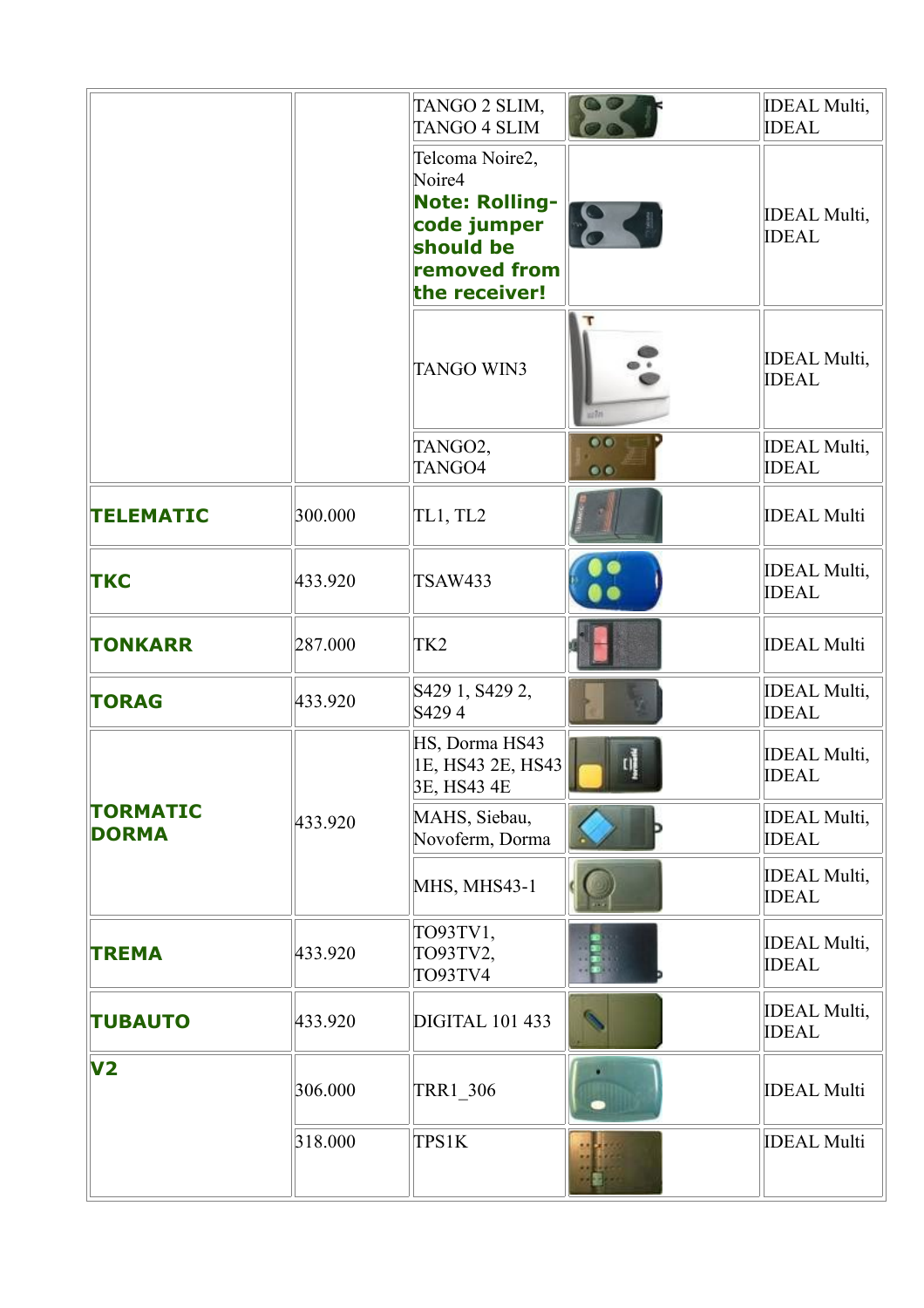| 433.920 | PHOENIX series:<br>Phoenix2,<br>Phoenix2P,<br>Phoenix4,<br>Phoenix4P, TXC2<br>Contr.47, TXC4<br>Contr.47, Handy2<br>Contr.47, Handy4<br>Contr.47, TRC4<br>Contr.47, TSC4<br>$Contr.47$ .<br><b>Note:the</b><br>receiver<br>should be<br>programmed<br>with the<br>rolling code<br>feature<br>disabled. When<br>the code is learned,<br>LED will blink for<br>6 times to highlight<br>that the code is<br>rolling. | ₩   | <b>IDEAL Multi,</b><br><b>IDEAL</b>  |
|---------|-------------------------------------------------------------------------------------------------------------------------------------------------------------------------------------------------------------------------------------------------------------------------------------------------------------------------------------------------------------------------------------------------------------------|-----|--------------------------------------|
|         | TCP3                                                                                                                                                                                                                                                                                                                                                                                                              |     | <b>IDEAL Multi,</b><br><b>IDEAL</b>  |
|         | TCP3, ARC3                                                                                                                                                                                                                                                                                                                                                                                                        |     | <b>IDEAL Multi,</b><br><b>IDEAL</b>  |
|         | TCP3                                                                                                                                                                                                                                                                                                                                                                                                              | . . | <b>IDEAL Multi</b> ,<br><b>IDEAL</b> |
|         | <b>TPR</b>                                                                                                                                                                                                                                                                                                                                                                                                        |     | <b>IDEAL Multi,</b><br><b>IDEAL</b>  |
|         | T1SAW/433,<br>T2SAW/433,<br>T4SAW/433                                                                                                                                                                                                                                                                                                                                                                             | coo | <b>IDEAL Multi</b> ,<br><b>IDEAL</b> |
|         | TRR1, TRR2,<br>TRR4                                                                                                                                                                                                                                                                                                                                                                                               |     | <b>IDEAL Multi</b> ,<br><b>IDEAL</b> |
|         | PMR2, PMR4                                                                                                                                                                                                                                                                                                                                                                                                        |     | <b>IDEAL Multi,</b><br><b>IDEAL</b>  |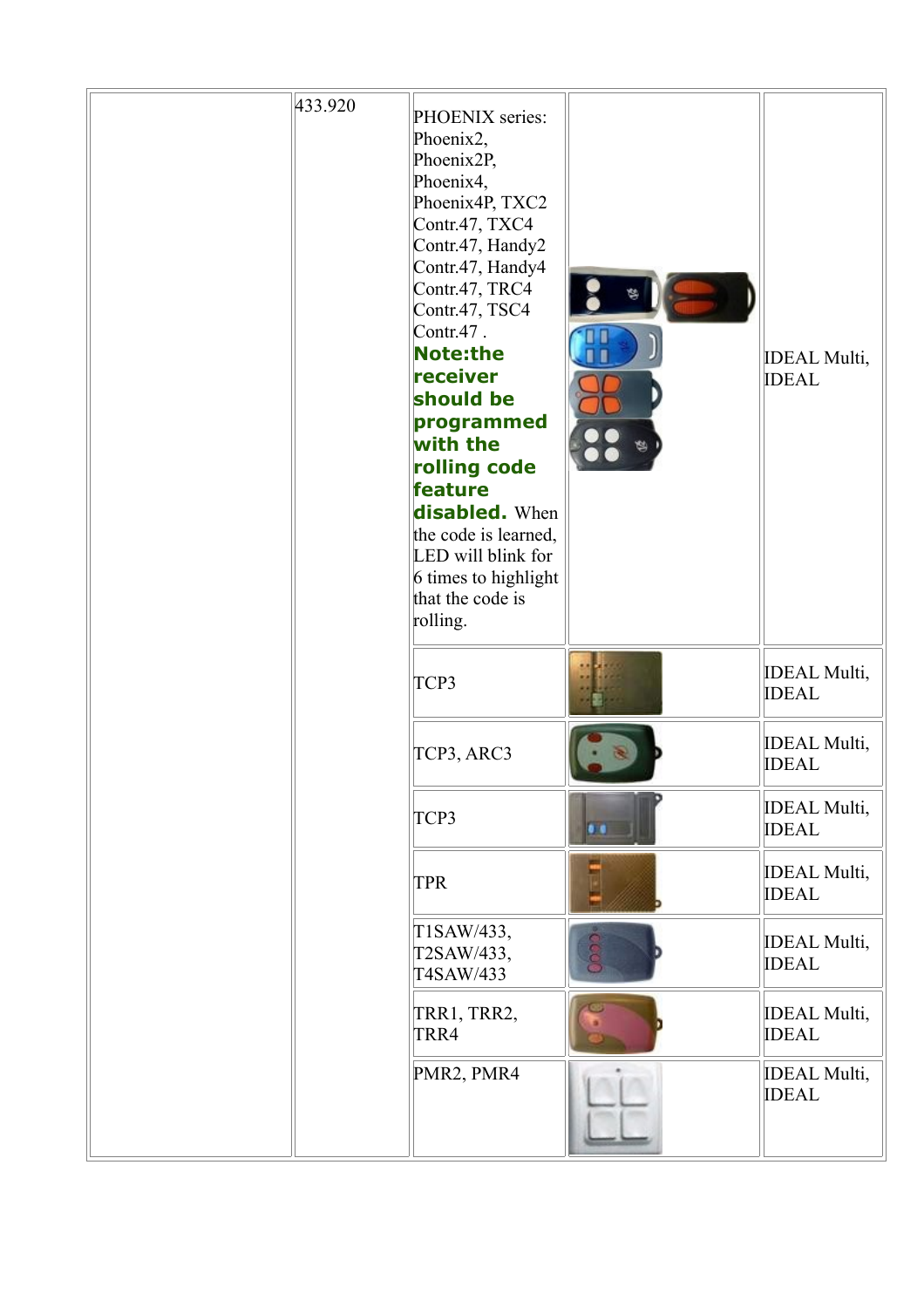|                     | 868.300 | PHOENIX series:<br>Phoenix2-868,<br>Phoenix2P-868,<br>Phoenix4-868,<br>Phoenix4P-868.<br><b>Note:the</b><br>receiver<br>should be<br>programmed<br>with the<br>rolling code<br>feature<br><b>disabled.</b> When<br>the code is learned,<br>LED will blink for<br>6 times to highlight<br>that the code is<br>rolling. | $\frac{1}{2}$                         | <b>IDEAL Multi</b>                  |
|---------------------|---------|-----------------------------------------------------------------------------------------------------------------------------------------------------------------------------------------------------------------------------------------------------------------------------------------------------------------------|---------------------------------------|-------------------------------------|
|                     | 315.000 | WT100, WT100A,<br>WT101, WT101A,<br>WT102,<br>WT104, WT-201,<br>WT-201A, WT-<br>201WP, WT-<br>201AWP                                                                                                                                                                                                                  |                                       | <b>IDEAL Multi</b>                  |
| <b>VISONIC</b>      | 418.000 | WT-100, WT-100A,<br>$WT-101, WT-101A,$<br>WT-102, WT-<br>104, WT-201, WT-<br>201A, WT-201WP,<br>WT-201AWP                                                                                                                                                                                                             | $\mathbf{A}$<br><b>ALL WAY</b><br>611 | <b>IDEAL Multi</b>                  |
|                     | 433.920 | WT 100, WT 100A,<br>WT 101, WT 101A,<br>WT 102, WT<br>104, WT 201, WT<br>201A, WT 201WP,<br>WT 201AWP                                                                                                                                                                                                                 |                                       | <b>IDEAL Multi,</b><br><b>IDEAL</b> |
| <b>VSEG</b>         | 433.920 | <b>CR SLIM</b>                                                                                                                                                                                                                                                                                                        | $\cdot \frac{1}{\sigma}$              | <b>IDEAL Multi,</b><br><b>IDEAL</b> |
| <b>VISA</b>         | 306.000 | VISA VRK 4021A                                                                                                                                                                                                                                                                                                        |                                       | <b>IDEAL Multi</b>                  |
| <b>ELECTRONICS</b>  | 433.920 | Visa Beet 1, Visa<br>Skippy                                                                                                                                                                                                                                                                                           |                                       | <b>IDEAL Multi</b>                  |
| <b>WAINE-DALTON</b> | 433.920 | S429-1, S429-2,<br>S429-4, S429-mini                                                                                                                                                                                                                                                                                  |                                       | <b>IDEAL Multi,</b><br><b>IDEAL</b> |